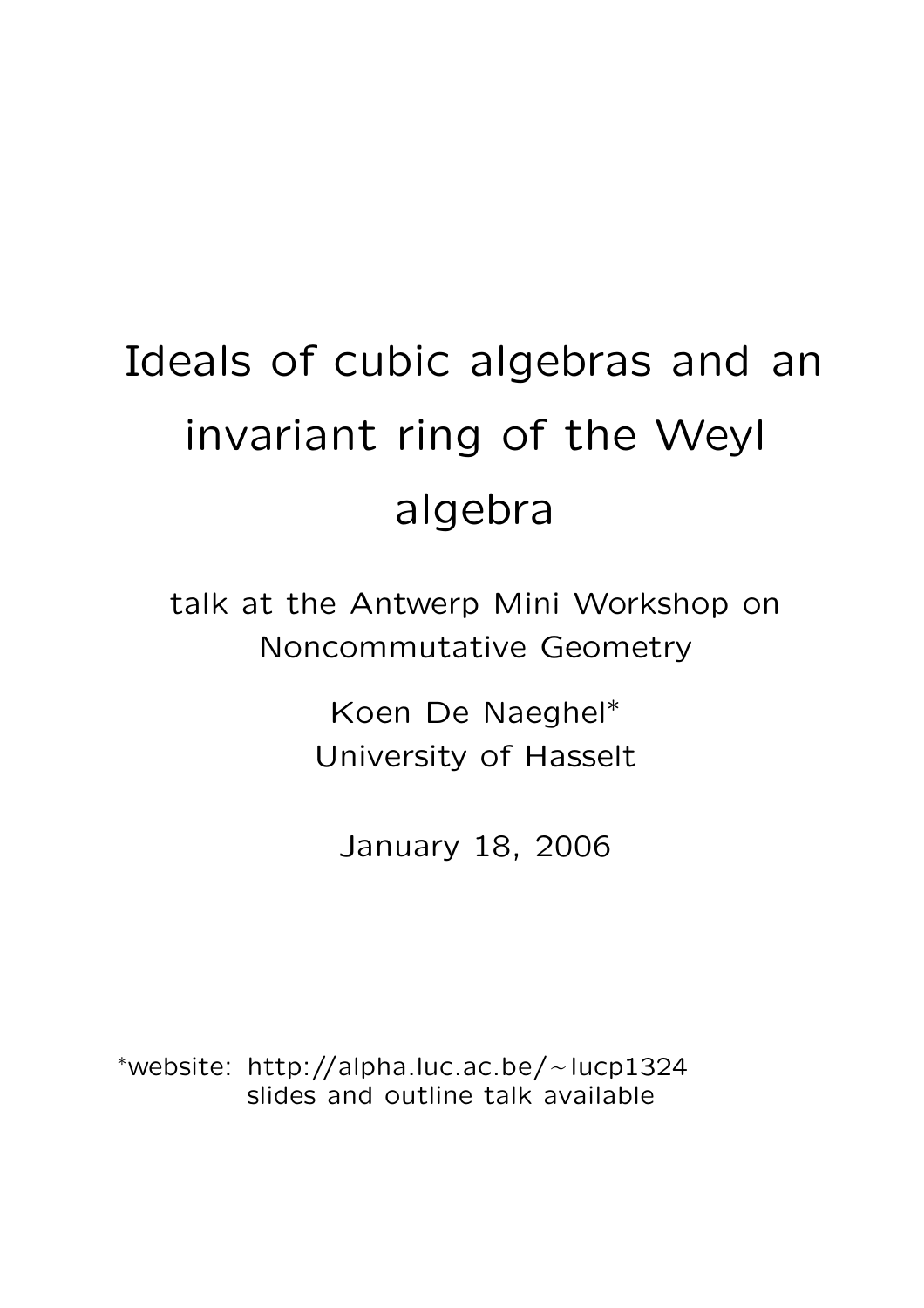## Based on joined work with N. Marconnet math.AG/0601096

## Contents:

- 1. Introduction and main results
- 2. Noncommutative quadrics
- 3. From reflexive ideals to line bundles
- 4. From line bundles to quiver representations
- 5. Generic type A
- 6. The enveloping algebra
- 7. Hilbert series of ideals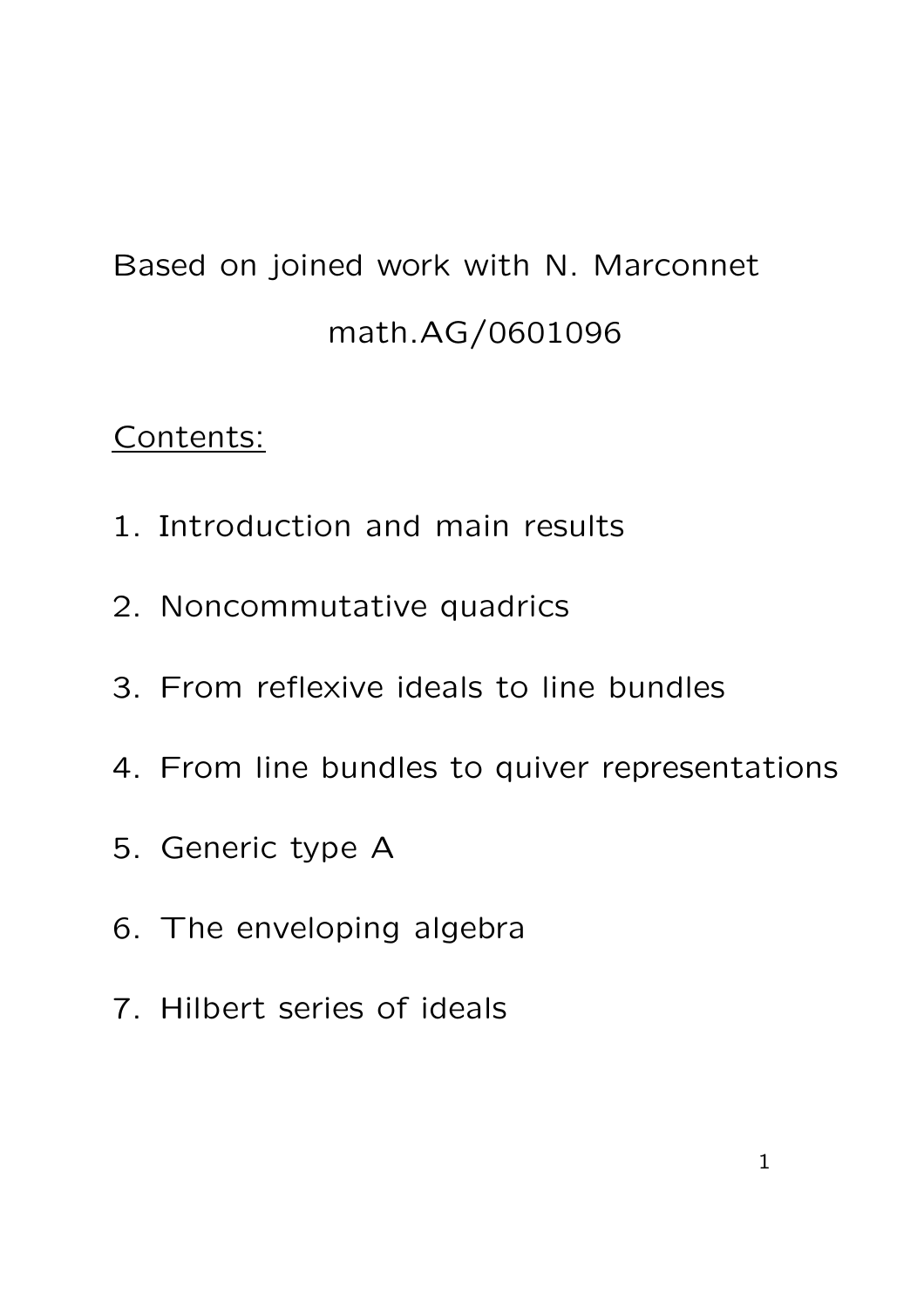## 1. Introduction and main results

- $k = \mathbb{C}$  field of complex numbers
- First Weyl algebra

$$
A_1 = k \langle x, y \rangle / (xy - yx - 1)
$$

Question: describe right ideals of  $A_1$ 

• Cannings and Holland (1994), Wilson (1998)  $R(A_1) = \{$  right  $A_1$ -ideals  $\}/\simeq \longleftrightarrow \coprod$  $\overline{n}$  $C_n$ where

 $C_n = \{ (\mathbb{X}, \mathbb{Y}) \in M_n(k)^2 \, | \, \text{rk}(\mathbb{Y} \mathbb{X} - \mathbb{X} \mathbb{Y} - \mathbb{I}) \leq 1 \} / \text{Gl}_n(k)$ is the  $n$ -th Calogero-Moser space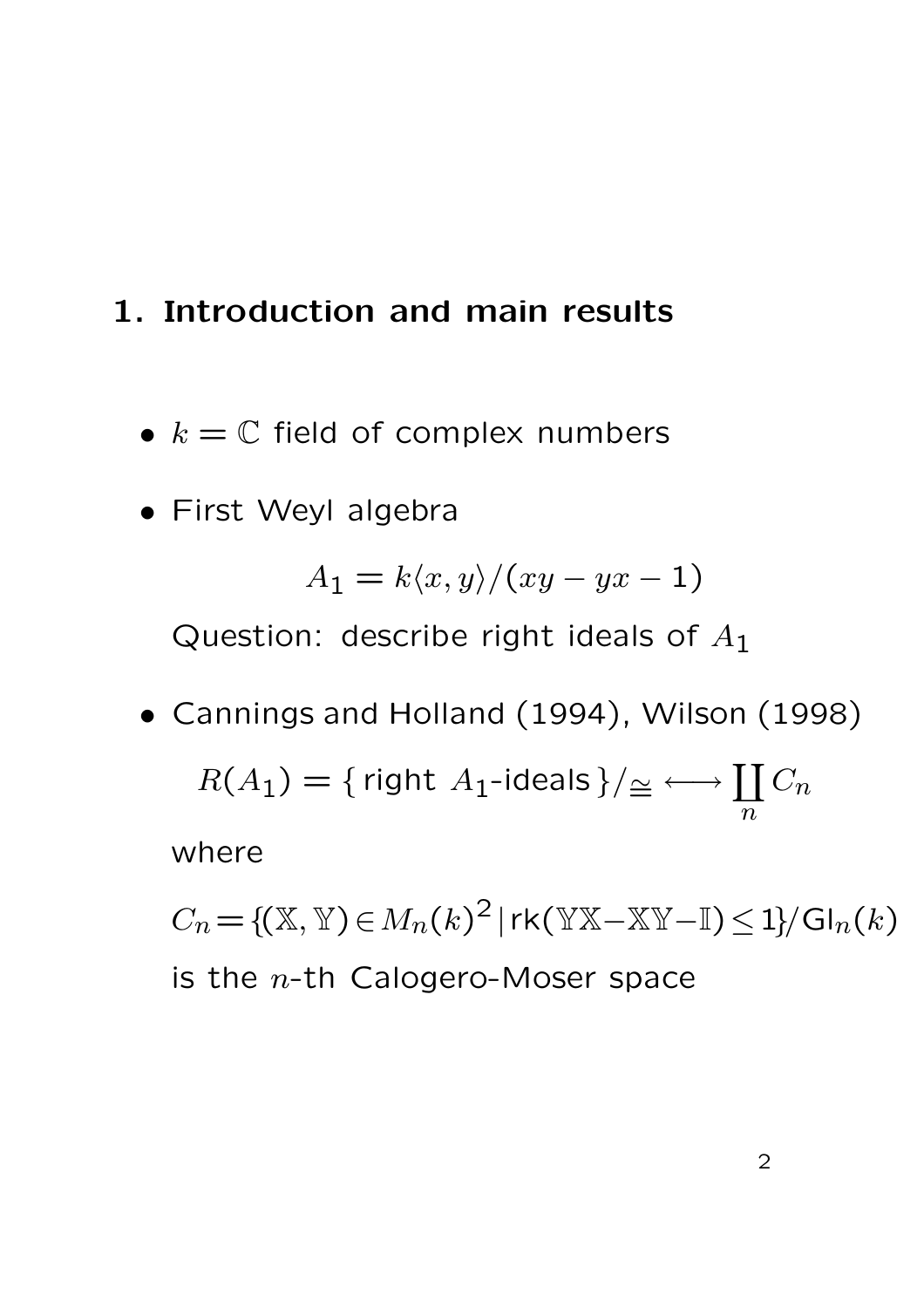## Le Bruyn (1995) proposed an alternative method

• Beilinson (1979)

$$
\mathsf{D}^b(\mathsf{coh}(\mathbb{P}^2)) \xrightarrow[\phantom{a}]{\mathsf{RHom}_{\mathbb{P}^2}(\mathcal{E},-)} \mathsf{D}^b(\mathsf{mod}(\Delta))
$$

where  $\mathcal{E} = \mathcal{O}(2) \oplus \mathcal{O}(1) \oplus \mathcal{O}$  and  $\Delta$  is the quiver

$$
-2\xrightarrow{X_{-2}} -1\xrightarrow{X_{-1}} 0
$$
  

$$
-2\xrightarrow{Z_{-2}} -1\xrightarrow{Y_{-1}} 0
$$

with relations reflecting the relations in  $k[x, y, z]$ 

$$
\begin{cases}\nY_{-1}X_{-2} = X_{-1}Y_{-2} \\
Z_{-1}Y_{-2} = Y_{-1}Z_{-2} \\
X_{-1}Z_{-2} = Z_{-1}X_{-2}\n\end{cases}
$$

• Hulek, Barth (1977-1980): (stable) vector bundles on  $\mathbb{P}^2$  are determined by certain (stable) representations of the quiver ∆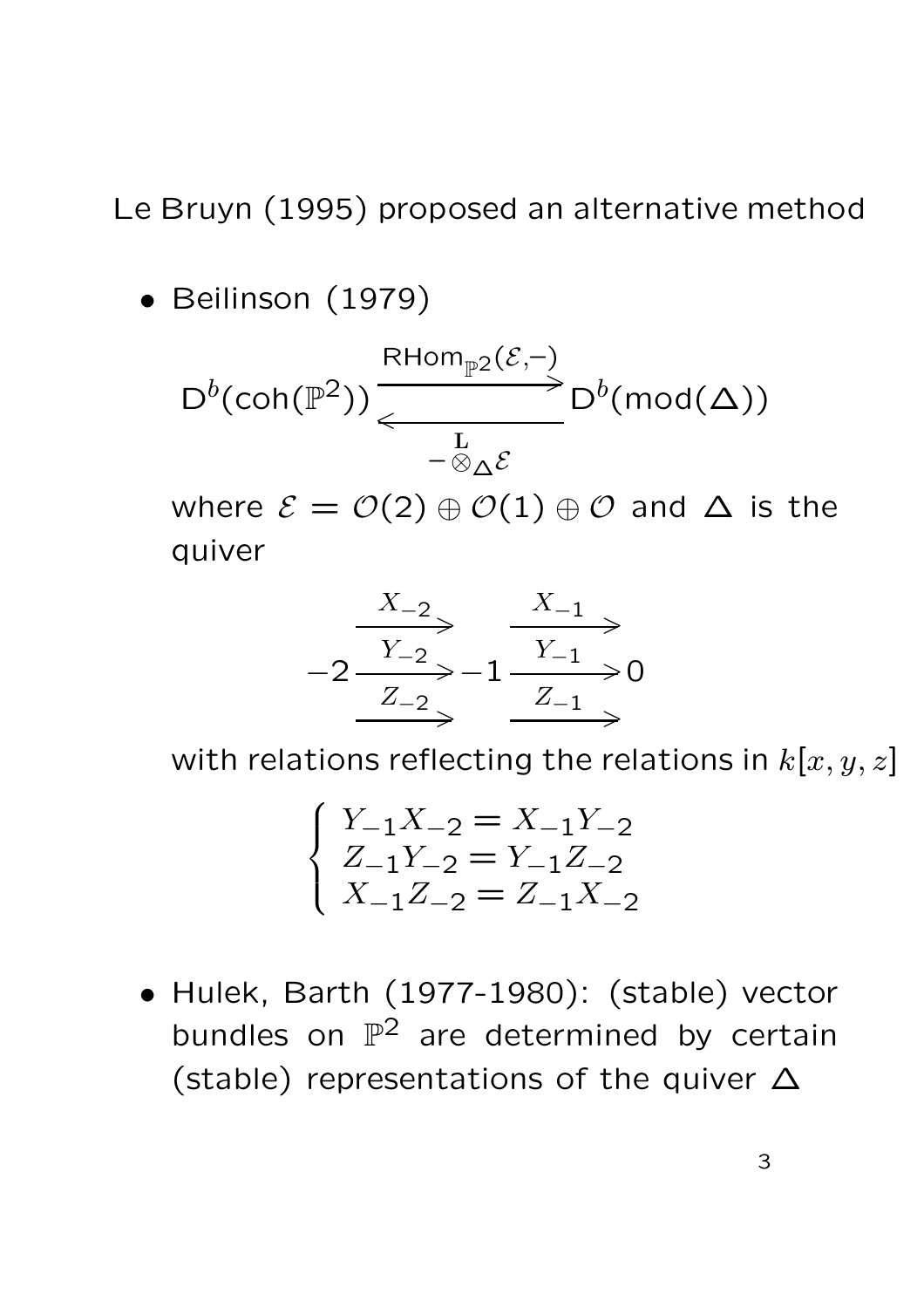- The picture survives when we replace
	- $k[x, y, z]$  by homogenized Weyl algebra  $H = k \langle x, y, z \rangle / (zx - xz, zy - yz, yx - xy - z^2)$ a noncommutative analogue of  $k[x, y, z]$
	- $\mathbb{P}^2$  by Proj H (sense of Artin and Zhang)
	- relations of  $\Delta$  by the ones induced by H
- Equality  $A_1 = H[z^{-1}]_0$  induces bijection between sets

 $R(A_1) = \{$  right  $A_1$ -ideals }/ $\simeq$ 

and

 $R(H) = {$  reflexive graded right H-ideals }/ $\leq_{\leq, \mathsf{Sh}}$ They correspond to "line bundles" on  $\mathbb{P}^2_q$  $\bar{\mathsf{q}}$ 

By derived equivalence line bundles are determined by certain stable representations of the quiver ∆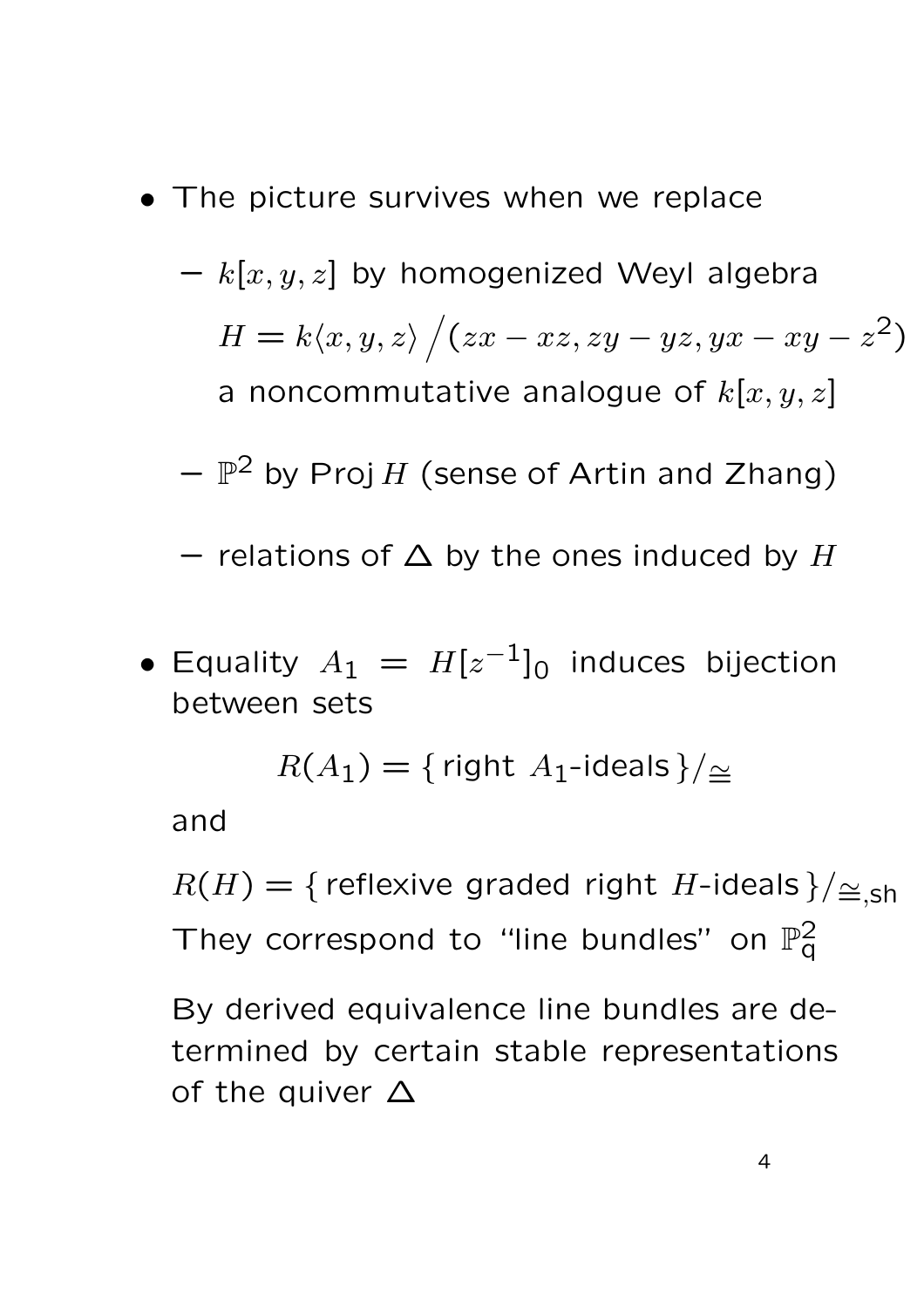• Berest and Wilson (2002) used these ideas to reprove

## Theorem A.

Aut  $A_1$  has a natural action on  $R(A_1)$ 

- $-$  orbits indexed by  $\mathbb{N}$ ,
- the n-th orbit is in bijection with n-th Calogero-Moser space

 $C_n = \{ (X, Y) \in M_n(k)^2 \mid rk(YX-XY-I) \leq 1 \} / \mathrm{Gl}_n(k)$ 

smooth connected affine variety of dimension 2n.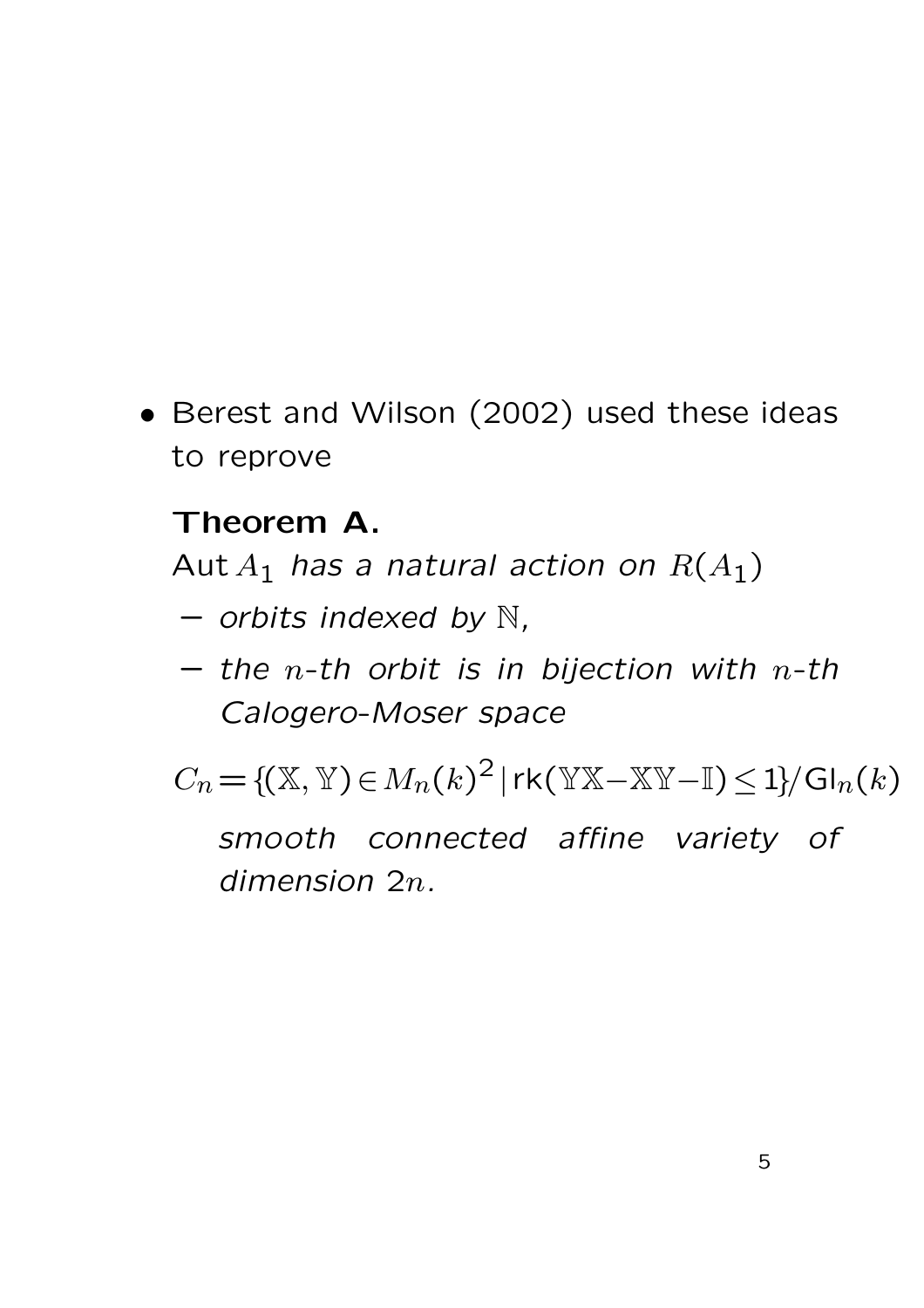There are many more *k*-algebras inducing a  $\mathbb{P}^2_q$ . Interesting class: by Artin and Schelter (1986)

- Artin-Schelter algebra of dimension 3 is
	- (i) graded k-algebra  $A = k \oplus A_1 \oplus A_2 \oplus \ldots$ global dimension 3
	- (ii) A has polynomial growth
- (iii) A is Gorenstein, i.e. for some  $l \in \mathbb{Z}$

$$
\underline{\operatorname{Ext}}^i_A(k_A, A) \cong \begin{cases} A^k(l) & \text{if } i = 3, \\ 0 & \text{otherwise.} \end{cases}
$$

- Classified by Artin, Tate and Van den bergh (1990) and Stephenson (1994).
- They are all noetherian domains GK-dim 3 have all expected nice homological properties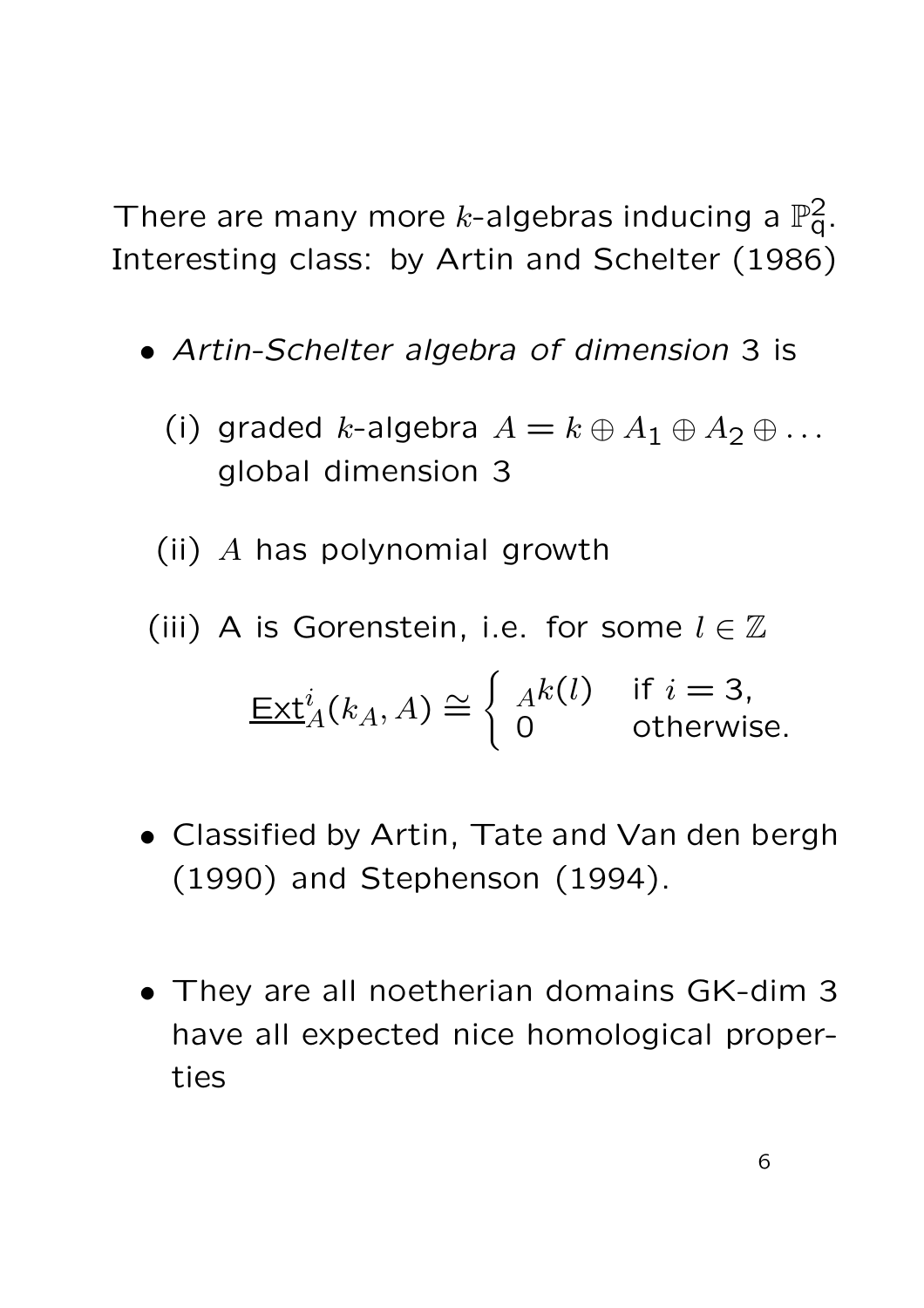$\bullet$  Assume  $A$  generated in degree one. Two possibilities:

$$
- A \text{ is quadratic}
$$
  
\n
$$
0 \to A(-3) \to A(-2)^3 \to A(-1)^3 \to A \to k_A \to 0
$$
  
\n
$$
h_A(t) = \sum_n \dim_k A_n t^n = \frac{1}{(1-t)^3}
$$

$$
- A \text{ is cubic}
$$
  
\n
$$
0 \rightarrow A(-4) \rightarrow A(-3)^2 \rightarrow A(-1)^2 \rightarrow A \rightarrow k_A \rightarrow 0
$$
  
\n
$$
h_A(t) = \sum_n \dim_k A_n t^n = \frac{1}{(1-t)^2(1-t^2)}
$$

• Generic class: called type A algebras

quadratic: 
$$
\begin{cases} ayz + bzy + cx^2 = 0\\ axx + bxz + cy^2 = 0\\ axy + byx + cz^2 = 0 \end{cases}
$$

cubic: 
$$
\begin{cases} ay^2x + byxy + axy^2 + cx^3 = 0\\ ax^2y + bxyx + ayx^2 + cy^3 = 0 \end{cases}
$$

where  $a, b, c \in k$  generic.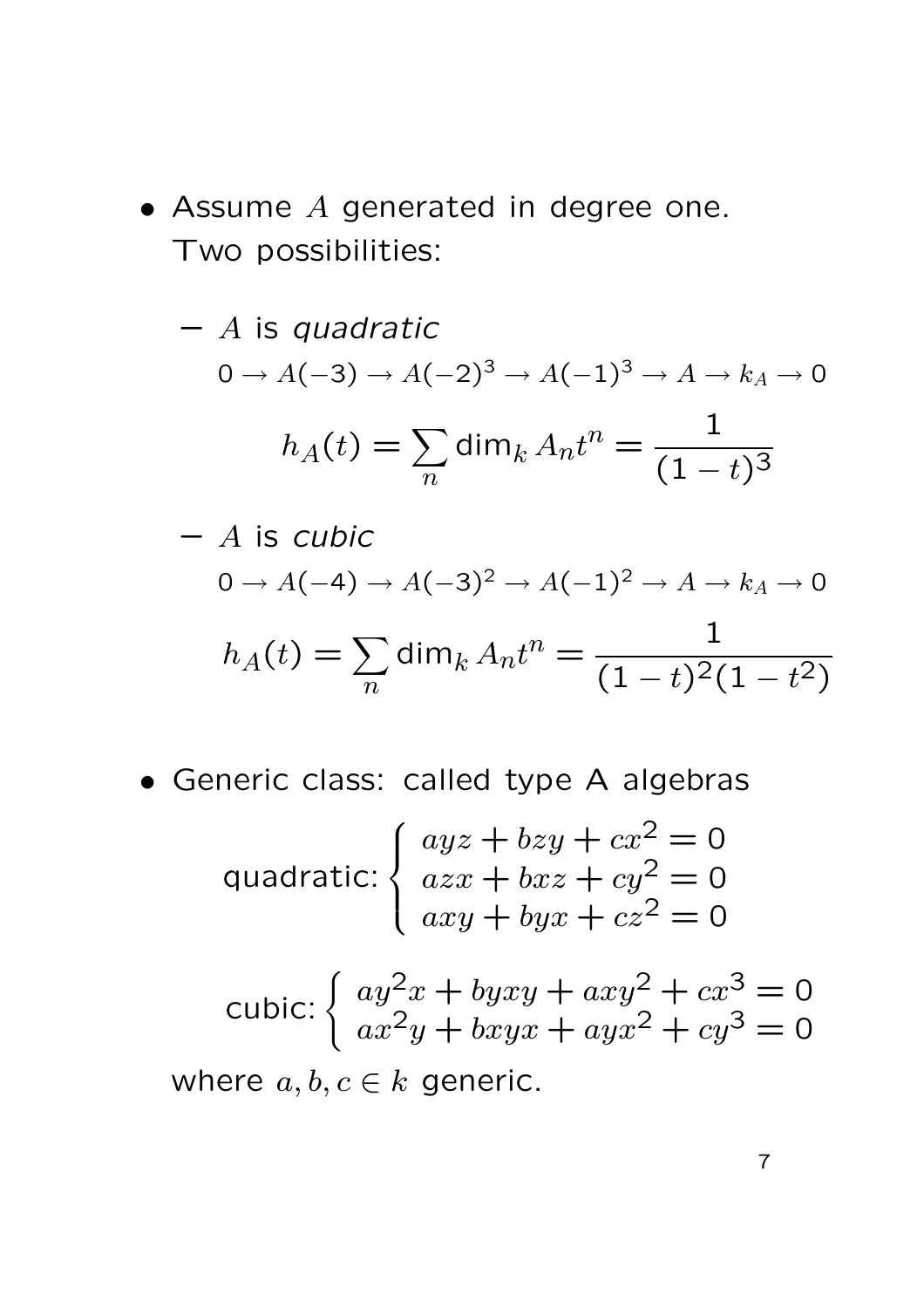- A is determined by a triple  $(E, \sigma, j)$  where either
	- $-$  A is linear:  $j:E\cong \mathbb{P}^{\bar{2}}$  if  $A$  is quadratic  $j:E\cong \mathbb{P}^1\times \mathbb{P}^1$  if  $A$  is cubic
	- $-$  A is elliptic:  $j:E\hookrightarrow \mathbb{P}^2$ ,  $E$  divisor degree 3 if A is quadratic  $j:E\hookrightarrow \mathbb{P}^1\times \mathbb{P}^1$ ,  $E$  divisor bidegree  $(2,2)$ if A is cubic

Generic case:  $A$  is type A and  $E$  is smooth elliptic curve (called generic type A)

• Define the set

 $R(A) = {$  reflexive graded right A-ideals }/ $\simeq_{\text{sh}}$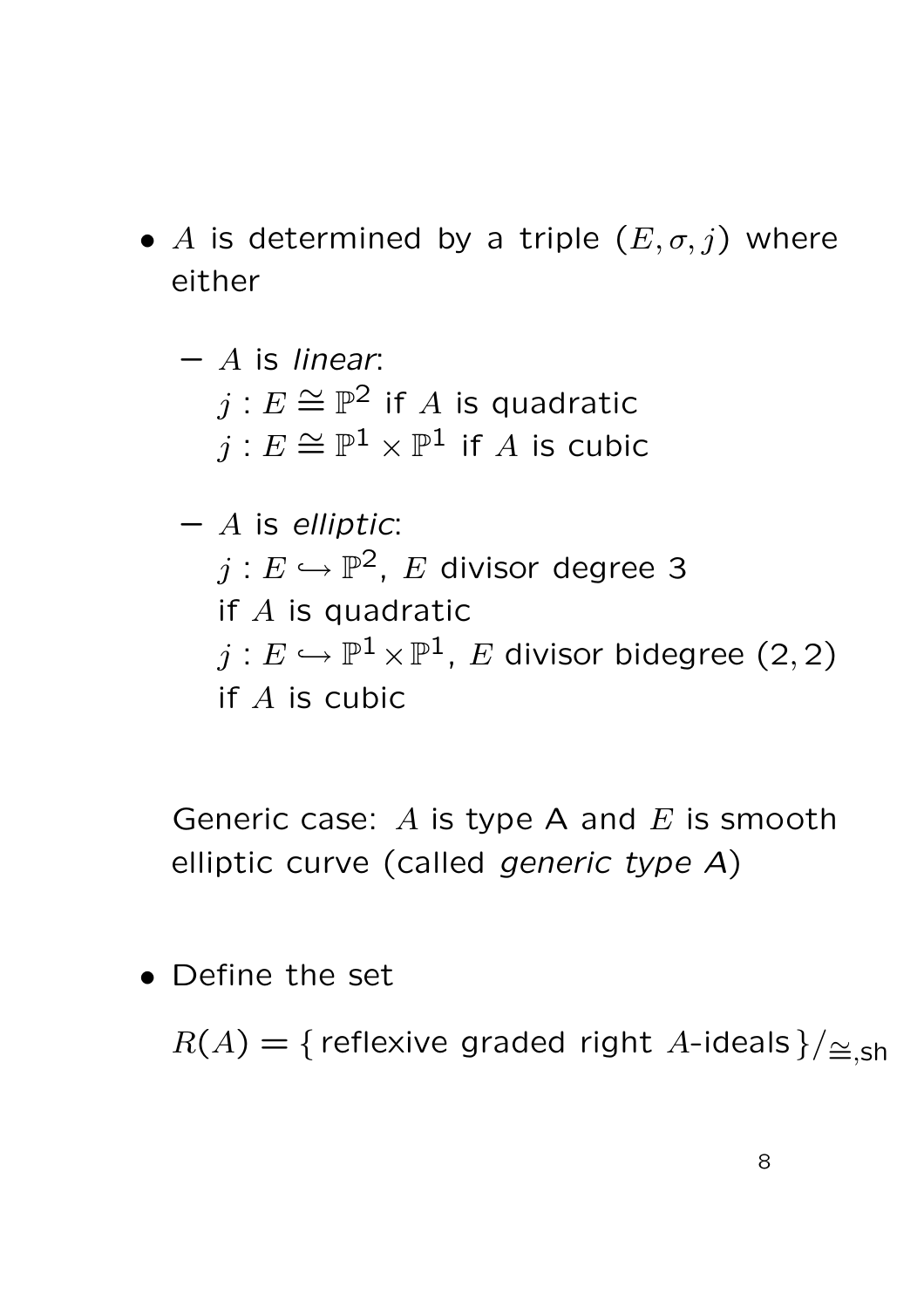• Van den Bergh and De Naeghel (2002)

#### Theorem B.

Let A be elliptic quadratic and  $o(\sigma) = \infty$ . Then the set  $R(A)$  is in bijection with  $\coprod_{n\in\mathbb{N}}D_n$ where  $D_n$  is smooth locally closed variety dimension 2n.

If A is of generic type A then  $D_n$  is affine.

- Similar result by Nevins and Stafford (2002).
- Aim of the talk: analogue of Theorem B for cubic A.

 $N := \{(n_e, n_o) \in \mathbb{N}^2 \mid n_e - (n_e - n_o)^2 \ge 0\}$ 

#### Theorem 1.

Let A be elliptic cubic and  $o(\sigma) = \infty$ . Then the set  $R(A)$  is in bijection with  $\amalg_{(n_e,n_o)\in N}$   $D_{(n_e,n_o)}$  where  $D_{(n_e,n_o)}$  is smooth locally closed variety of dimension  $2(n_e - (n_e - n_o)^2)$ . If A is of generic type A then  $D_{(n_e,n_o)}$ is affine.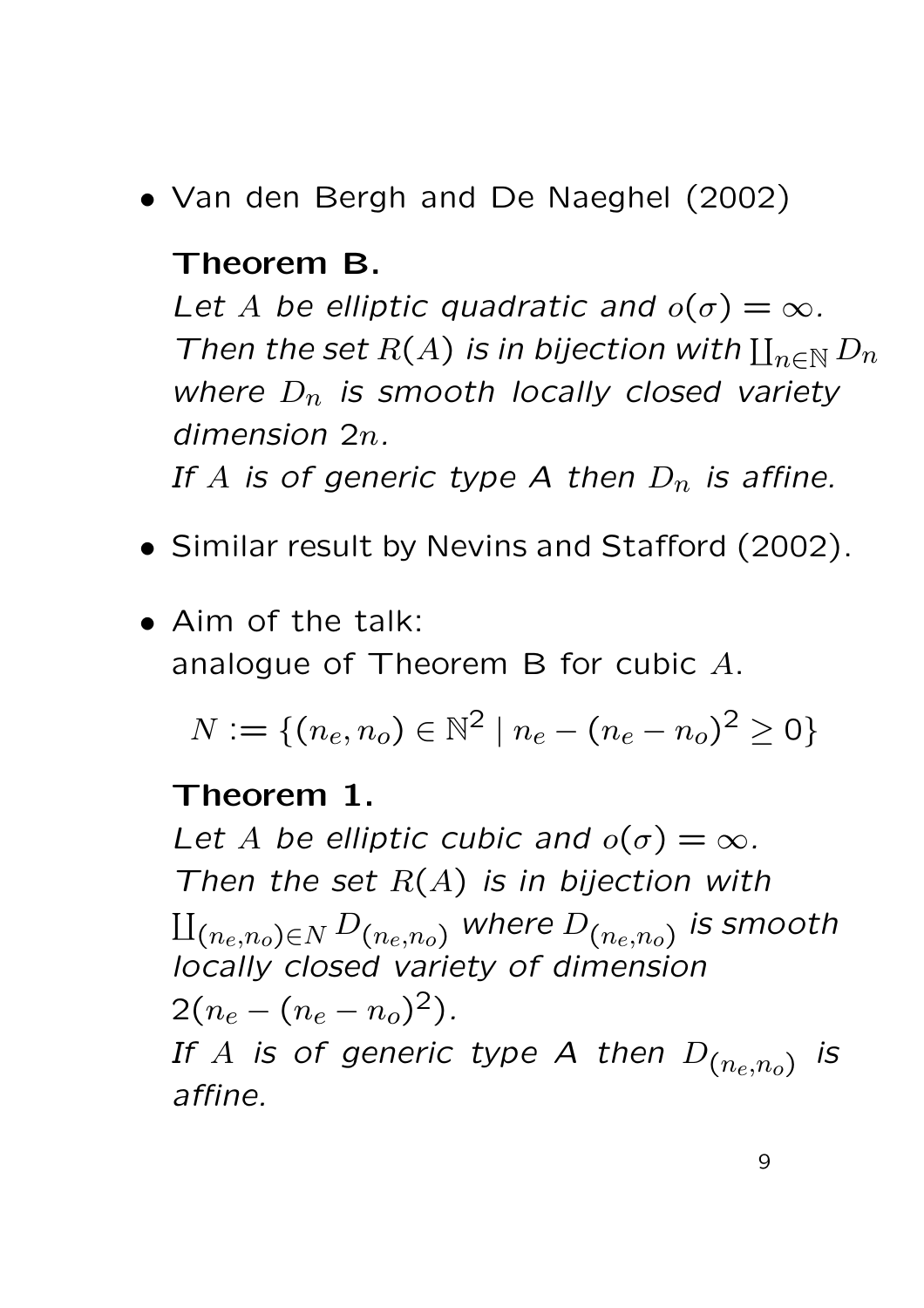• Application: enveloping algebra

$$
H_c = k \langle x, y, z \rangle / (yz - zy, xz - zx, xy - yx - z)
$$
  
=  $k \langle x, y \rangle / ([y, [y, x]], [x, [x, y]])$ 

Let  $\varphi \in \text{Aut}(A_1)$ ,  $\varphi(x) = -x$ ,  $\varphi(y) = -y$ .

Equality  $A_1^{\langle \varphi \rangle} = H_c[z^{-1}]_0$  induces bijection between sets

$$
R(A_1^{\langle \varphi \rangle}) = \{ \text{ right } A_1^{\langle \varphi \rangle} \text{-ideals} \}/\simeq
$$

and

 $R(H_c) = \{$  reflexive graded right  $H_c$ -ideals }/ $\leq_{\text{sh}}$ By Theorem 1 and further investigation

**Theorem 2.** The set  $R(A_1^{\langle\varphi\rangle})$  $\binom{\varphi}{1}$  is in bijection with  $\prod_{(n_e,n_o)\in N} D_{(n_e,n_o)}$  where

 $D_{(n_e,n_o)} = \{ (\mathbb{X}, \mathbb{Y}, \mathbb{X}', \mathbb{Y}') \in M_{n_e \times n_o}(k)^2 \times M_{n_o \times n_e}(k)^2 \}$  $\mathbb{Y}'\mathbb{X} - \mathbb{X}'\mathbb{Y} = \mathbb{I}$  and rank( $\mathbb{Y} \mathbb{X}' - \mathbb{X} \mathbb{Y}' - \mathbb{I}$ ) < 1} / $\mathsf{Gl}_{n_e}(k) \times \mathsf{Gl}_{n_e}(k)$ are smooth affine varieties of dimension  $2(n_e - (n_e - n_o)^2)$ .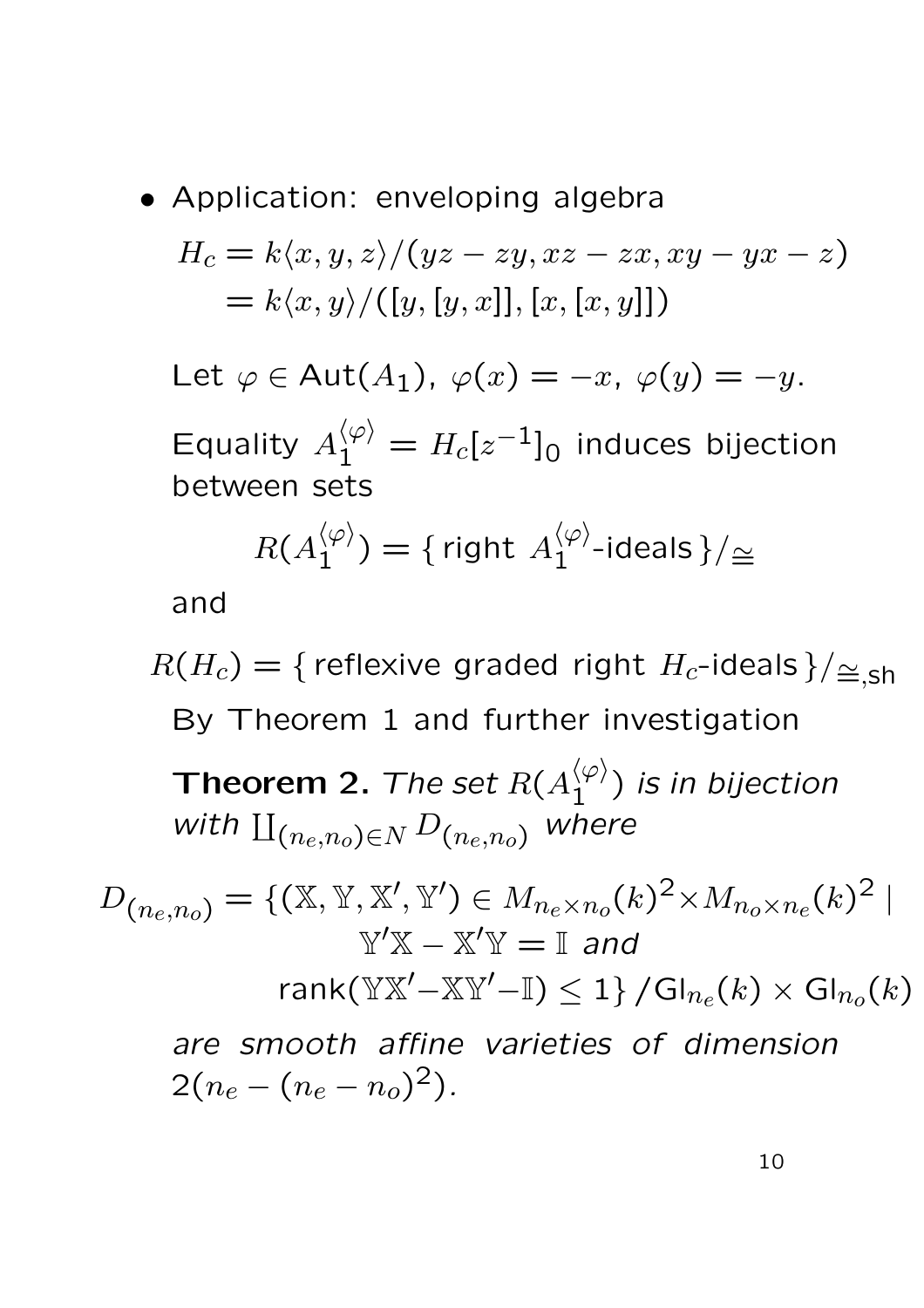## 2. Noncommutative quadrics

- A cubic Artin-Schelter algebra graded k algebra  $A = k \oplus A_1 \oplus A_2 \oplus \ldots$ Hilbert series  $1 + 2t + 4t^2 + 6t^3 + 9t^4 + ...$
- graded right A-module  $M = \bigoplus_{i \in \mathbb{Z}} M_i$  then

$$
\begin{aligned}\n\text{degree 0} \\
M = \cdots \oplus M_{-1} \oplus M_0 \oplus M_1 \oplus \ldots\n\end{aligned}
$$

 $M(1) := \cdots \oplus M_0 \oplus M_1 \oplus M_2 \oplus \ldots$ 

- - GrMod $(A)$  graded right A-modules
	- $Tors(A)$  direct limits of fdim modules
	- $\mathsf{GrMod}(A) \xrightarrow{\pi} \mathsf{GrMod}(A)/\mathsf{Tors}(A) = \mathsf{Tails}(A)$  $M \mapsto M$  $A \mapsto \mathcal{O}$
	- $-M \mapsto M(1)$  induces sh :  $\mathcal{M} \mapsto \mathcal{M}(1)$
	- grmod $(A)$ , tors $(A)$ , tails $(A)$  noeth. obj.

$$
- X := \mathsf{Proj}(A) := (\mathsf{tails}(A), \mathcal{O}, \mathsf{sh})
$$

-  $Qcoh(X) :=$  Tails $(A)$ ,  $coh(X) :=$  tails $(A)$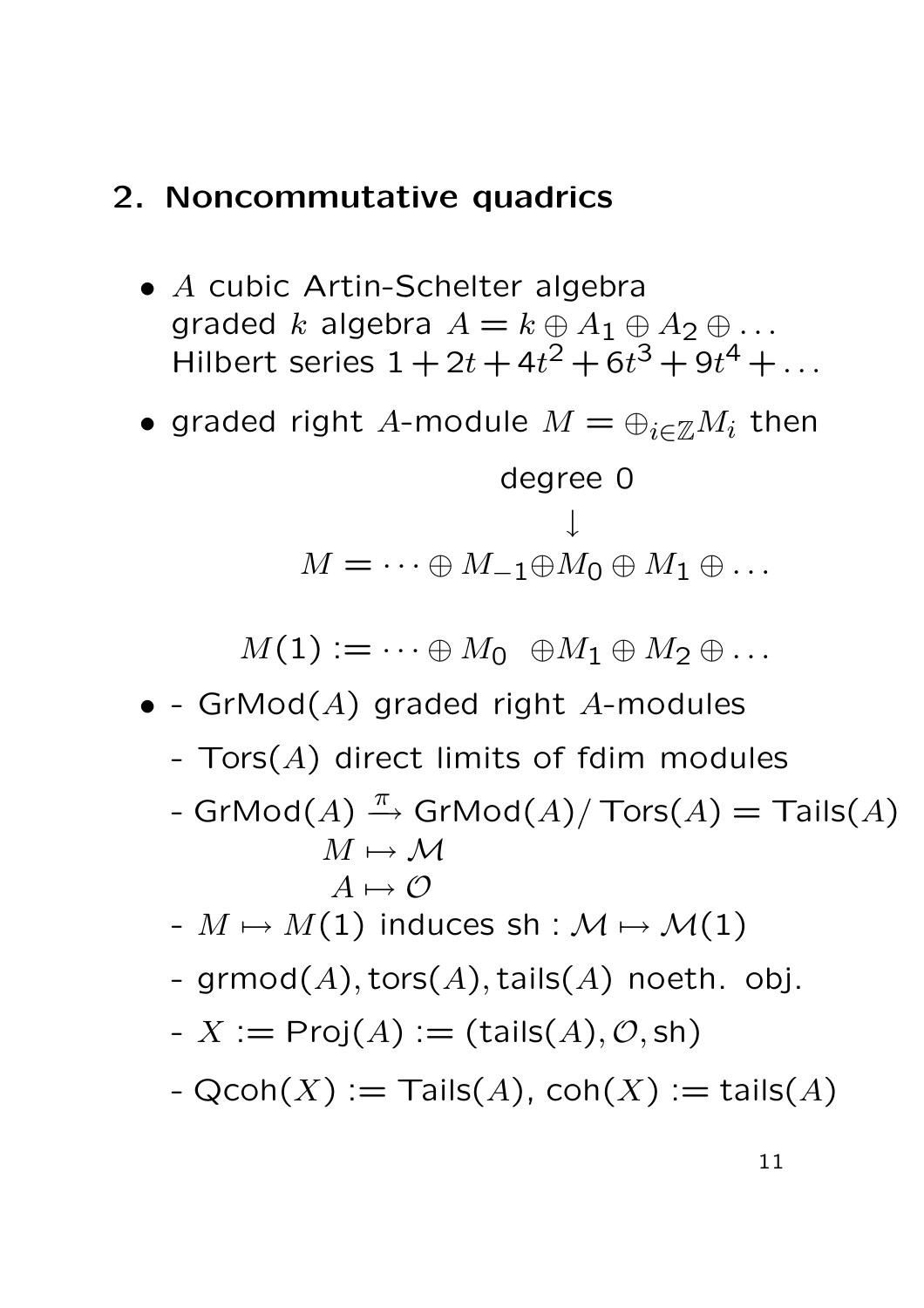A is determined by triple  $(E, \sigma, j)$ 

•  $P = \bigoplus_{n} P_n \in \text{grmod}(A)$  is a point module if

 $A \twoheadrightarrow P$  and  $h_P (t) = \sum$  $\overline{n}$ dim $_k P_n t^n =$ 1  $1-t$ Choosing a k-basis  $e_0, e_1, \ldots$  in  $P_0, P_1, \ldots$  $\int e_0 \cdot x = \alpha_0 e_1$  $e_0 \cdot y = \beta_0 e_1$ ,  $\int e_1 \cdot x = \alpha_1 e_2$  $e_1 \cdot y = \beta_1 e_2$ ,  $\int e_2 \cdot x = \alpha_2 e_3$  $e_2 \cdot y = \beta_2 e_3$ , . . . for some  $\alpha_i, \beta_i \in k$ . If r is relation in A then  $e_0 \cdot r = 0$ . Leads to equation in  $(\alpha_0, \beta_0), (\alpha_1, \beta_1)$  $E$  is the zero locus in  $\mathbb{P}^1\times \mathbb{P}^1$  of equation.

• Example: if A is type A then  $E$  is

 $(c^2-b^2)\alpha_0\beta_0\alpha_1\beta_1+a\alpha_0^2(c\alpha_1^2-b\beta_1^2)+a\beta_0^2(c\beta_1^2-b\alpha_1^2)=0$ 

• Example: if  $A = H_c$  enveloping algebra then  $E$  is

$$
(\alpha_0 \beta_1 - \beta_0 \alpha_1)^2 = 0
$$
  
the double diagonal 2D on  $\mathbb{P}^1 \times \mathbb{P}^1$ 

• Point module  $P \mapsto p$  closed point in E  $P(1)_{\geq 0} \mapsto \sigma(p)$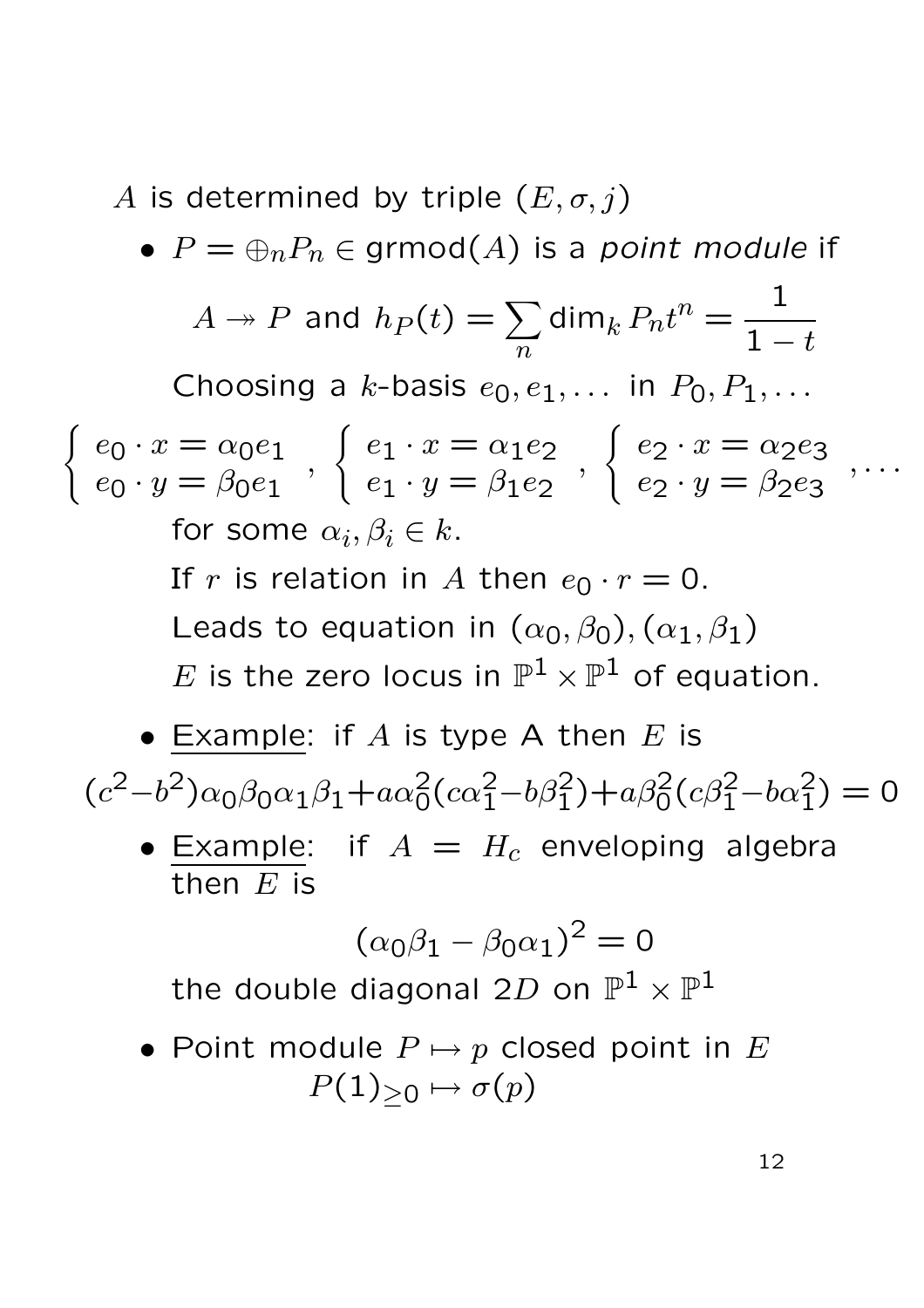Artin, Tate and Van den Bergh:

$$
A \longrightarrow (E, \sigma, j) \longrightarrow B = B(E, \sigma, j)
$$

• A linear:  $B \cong A$ A elliptic:  $B \cong A/gA$  with  $g \in A_4$  normal

• Tails  $B$  and Qcoh  $E$  are equivalent



 $i^*$  is right exact (restriction functor)  $i_*$  is exact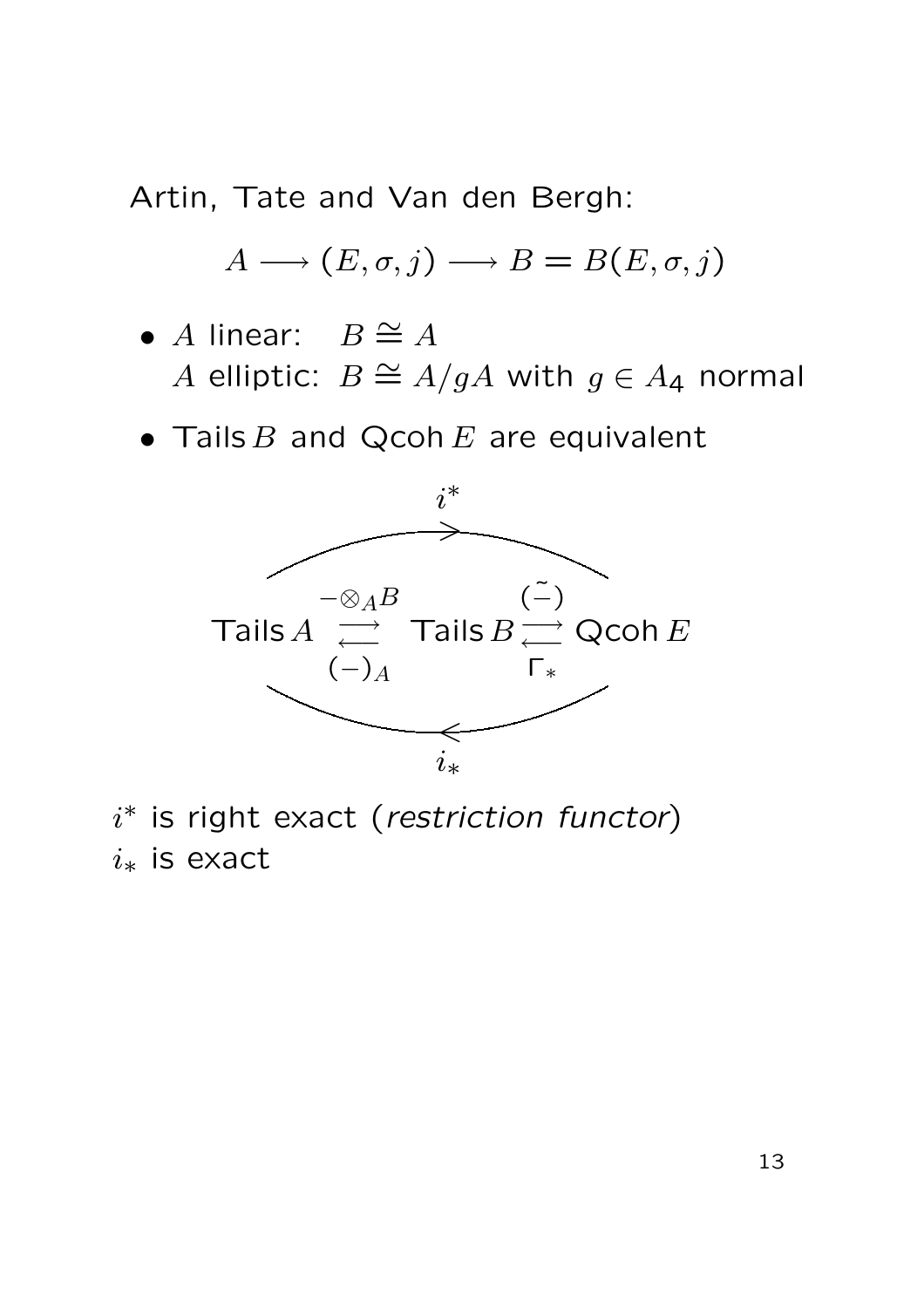## 3. From reflexive ideals to line bundles

- A cubic Artin-Schelter algebra,  $X = \text{Proj } A$
- For  $I \in \text{grmod}(A)$  graded right ideal

$$
m\mapsto \dim_k A_m-\dim_k I_m
$$

is linear in  $m$ .

- For  $J \in \text{grmod}(A)$  of rank one,  $\exists ! d \in \mathbb{Z}$  s.t. dim $_{k}$   $A_{m}$   $-$  dim $_{k}$   $J(d)_{m}$   $=$  $\int n_e$  for  $m \gg 0$  even  $n_o$  for  $m \gg 0$  odd for some integers  $n_e, n_o$ . We say -  $J(d)$  is normalized -  $(n_e, n_o)$  are the *invariants* of J
	- For  $n_e, n_o \in \mathbb{Z}$  define full subcategory of  $grmod(A)$

 $R_{(n_{e},n_{o})}(A)=\{J\in\mathsf{grmod}(A)\mid J\text{ rank one, reflexive, }% \{J\in\mathcal{J}_{\phi}\}=\{J\in\mathcal{J}_{\phi}\}$ normalized with invariants  $(n_e, n_o)$ }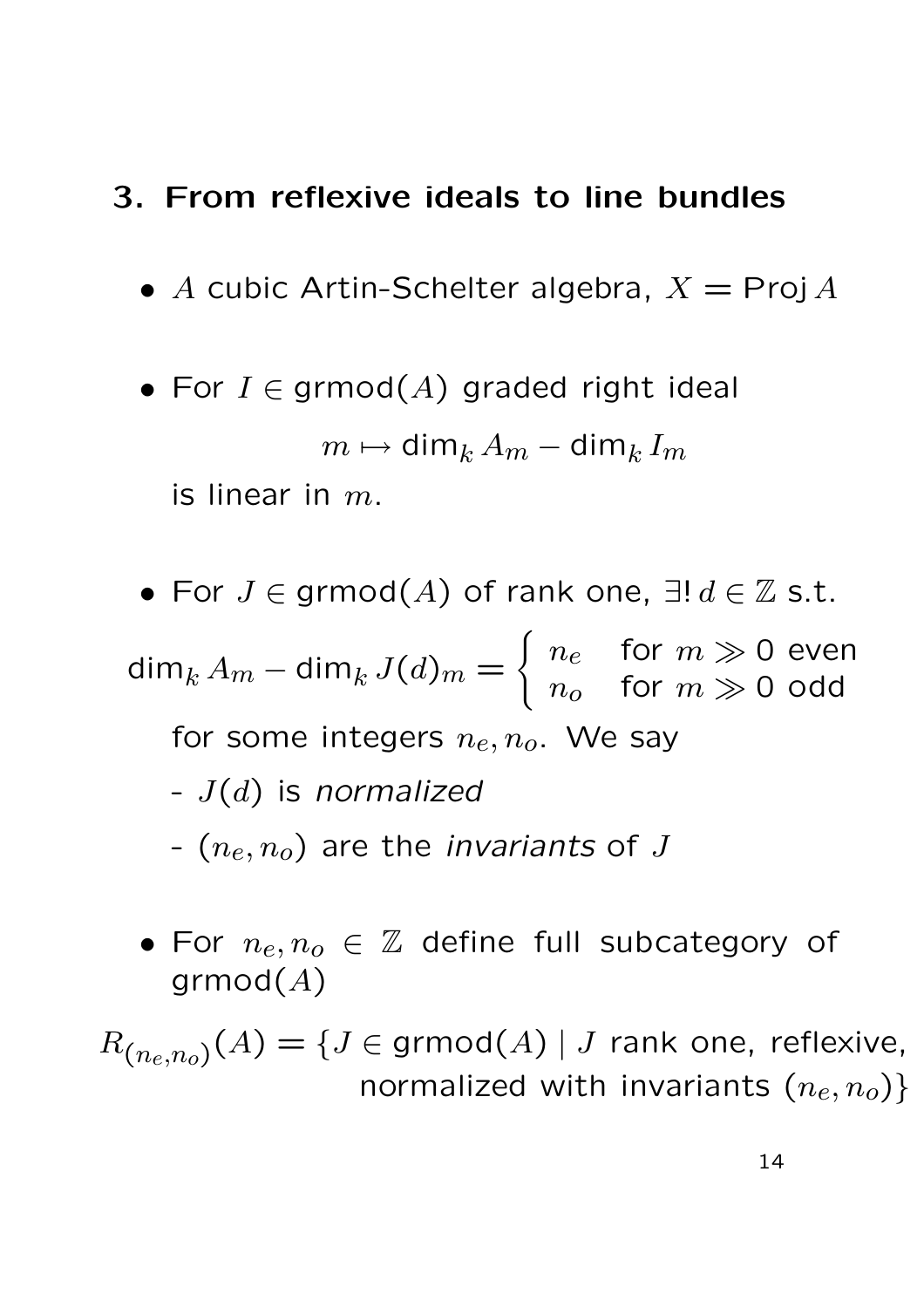• Apply exact quotient functor

$$
\pi : \text{grmod}(A) \to \text{coh}(X)
$$

$$
I \mapsto \mathcal{I}
$$

Let  $\mathcal{R}_{(n_e,n_o)}(X)$  be image of  $R_{(n_e,n_o)}(A)$ . Objects in  $\mathcal{R}_{(n_e,n_o)}(X)$  are called normalized line bundles.

- $\bullet$   $R_{(n_{e},n_{o})}(A)$  and  $\mathcal{R}_{(n_{e},n_{o})}(X)$  are groupoids
- Natural bijection between set  $R(A) = {$  reflexive graded right A-ideals }/ $\leq_{\leq, \mathsf{sh}}$ and isoclasses of

$$
\coprod_{(n_e,n_o)\in\mathbb{Z}^2}R_{(n_e,n_o)}(A)
$$

and isoclasses of

$$
\coprod_{(n_e,n_o)\in\mathbb{Z}^2}\mathcal{R}_{(n_e,n_o)}(X)
$$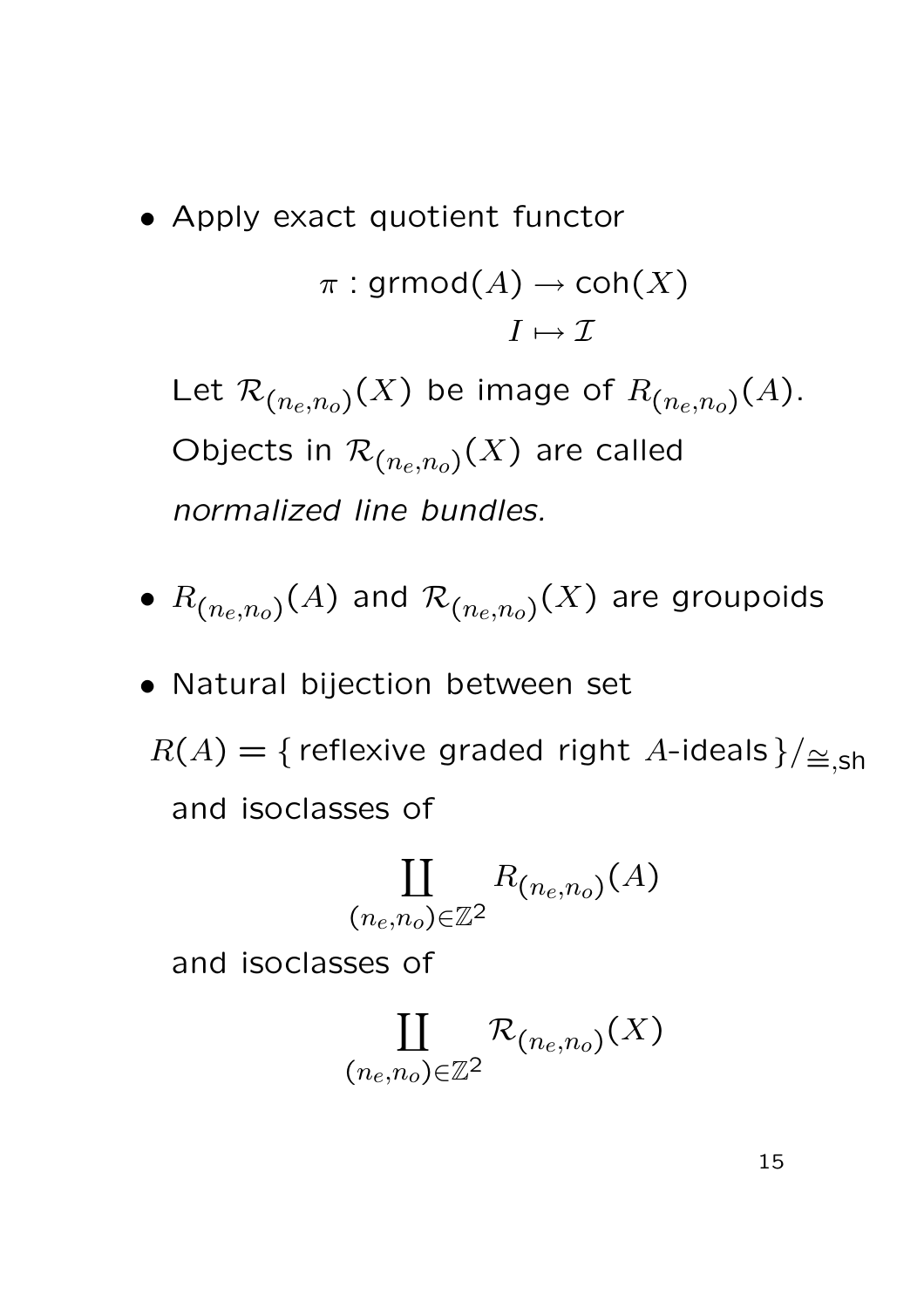\n- For 
$$
\mathcal{I} \in \mathcal{R}_{(n_e, n_o)}(X)
$$
 its cohomology groups  $H^i(X, \mathcal{I}) := \text{Ext}^i_X(\mathcal{O}, \mathcal{I})$  are partially computed (for  $\mathcal{I} \not\cong \mathcal{O}$ )
\n

|                                                                                                                         |  | $\begin{vmatrix} \dots & -5 & -4 & -3 & -2 & -1 & 0 & 1 \end{vmatrix}$ |  |  |  |
|-------------------------------------------------------------------------------------------------------------------------|--|------------------------------------------------------------------------|--|--|--|
| $\dim_k H^0(X,\mathcal I(l))\,\big \ldots\,$ 0 0 0 0 0 $*$ .                                                            |  |                                                                        |  |  |  |
| $\dim_k H^1(X,\mathcal I(l))\,\big \dots\quad *\quad n_e-1\quad n_o\quad n_e\quad n_o\quad n_e-1\quad *\quad\cdot\big $ |  |                                                                        |  |  |  |
| $\dim_k H^2(X,\mathcal{I}(l))   \ldots$ * 0 0 0 0 0 0 .                                                                 |  |                                                                        |  |  |  |

Thus  $n_e > 0$ ,  $n_o \ge 0$  and easy to prove

$$
\mathcal{R}_{(0,0)} = \{\mathcal{O}\}
$$

• By standard computation on the Euler form

$$
\dim_k \operatorname{Ext}^1_X(\mathcal{I}, \mathcal{I}) = 2(n_e - (n_e - n_o)^2)
$$

hence for any integers  $n_e, n_o$ 

$$
\mathcal{R}_{(n_e,n_o)}(X) \neq \emptyset \Rightarrow (n_e,n_o) \in N
$$

Converse also true! See below.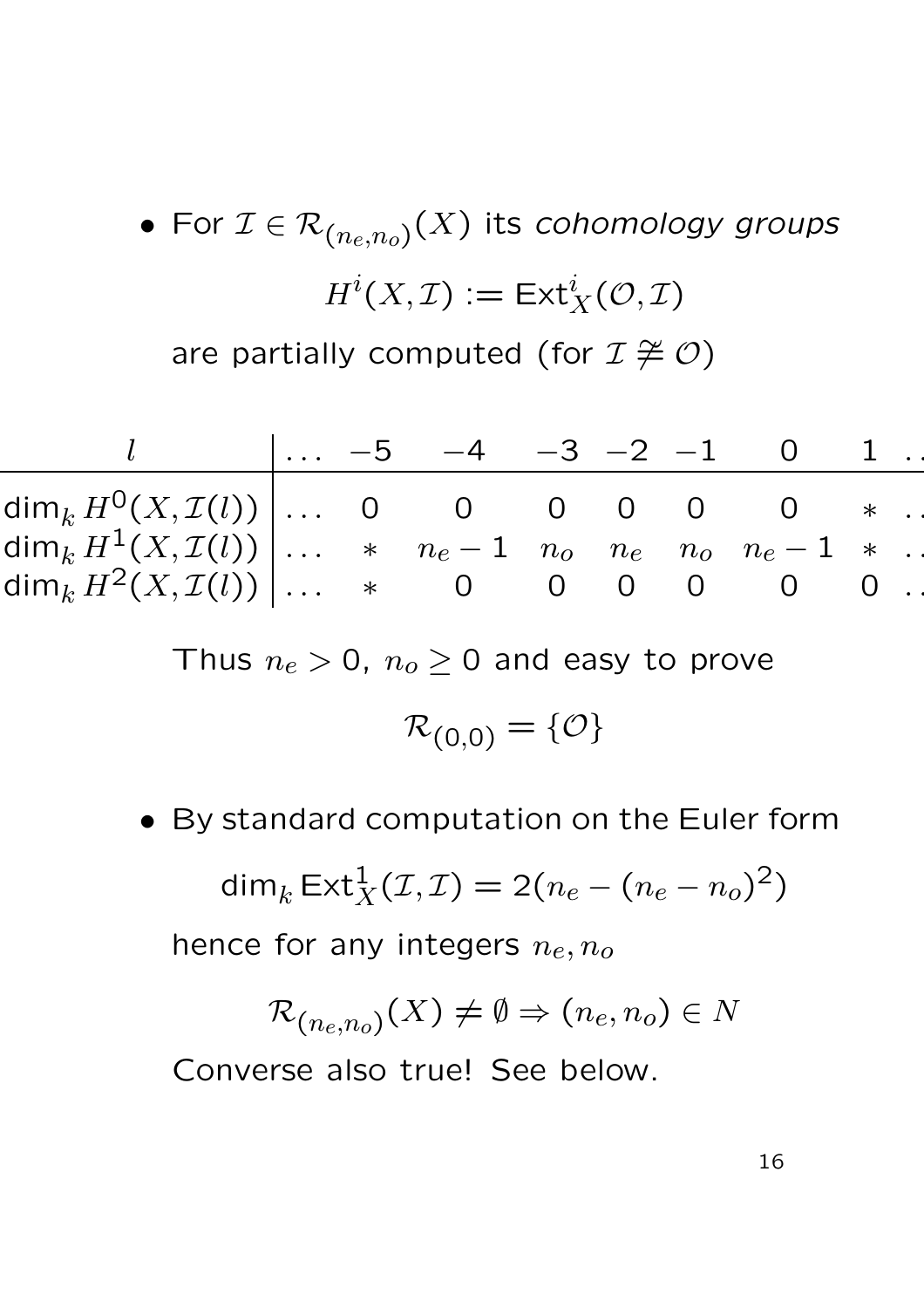## 4. From line bundles to quiver representations

- A cubic Artin-Schelter algebra,  $X = \text{Proj } A$
- Due to a Theorem of Bondal (1990)

$$
D^{b}(\operatorname{coh} X) \xleftarrow{\text{RHom}_{X}(\mathcal{E},-)}_{-\otimes_{\Gamma} \mathcal{E}} D^{b}(\operatorname{mod} \Gamma)
$$

where  $\mathcal{E} = \mathcal{O}(3) \oplus \mathcal{O}(2) \oplus \mathcal{O}(1) \oplus \mathcal{O}$ and Γ is the quiver

$$
-3 \xrightarrow{X_{-3}} -2 \xrightarrow{X_{-2}} -1 \xrightarrow{X_{-1}} 0
$$

with relations reflecting the relations in A.

 $\bullet$  Try to understand image of  ${\cal R}_{(n_e,n_o)}(X)$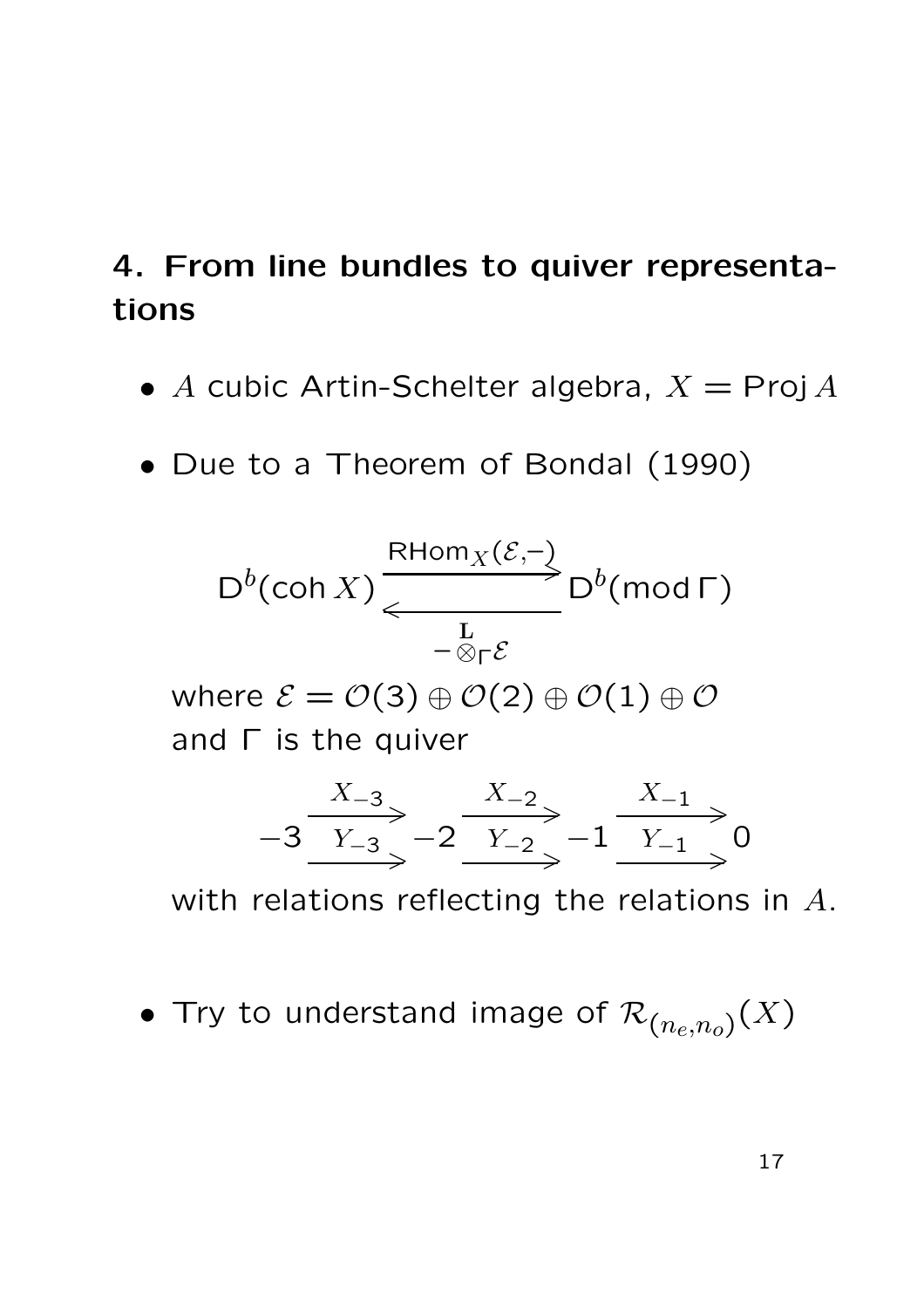Assume  $(n_e, n_o) \neq (0, 0)$ . Fix  $\mathcal{I} \in \mathcal{R}_{(n_e, n_o)}(X)$ .

- Consider  $I$  as complex of degree zero
- By previous its image is in degree one RHom $_{X}(\mathcal{E}, \mathcal{I}) = M[-1]$ where  $M = \mathsf{Ext}^1_X(\mathcal{E},\mathcal{I})$

•  $M$  is given by a representation of  $\Gamma$  $H^1(X, \mathcal{I}(-3))$  $\boldsymbol{X}$  $\Rightarrow$ Y  $\bigcup_{\alpha=1}^{\infty} H^1(X, \mathcal{I}(-2))$  $X^{\prime}$  $\Rightarrow$  $Y'$  $\stackrel{\sim}{\rightarrow} H^1(X,\mathcal{I}(-1))$  $X''$  $\Rightarrow$  $Y''$  $\int_{\Theta}$   $H^1(X, \mathcal{I})$ 

 $\underline{\dim}M = (n_o, n_e, n_o, n_e - 1)$  and relations.

For example, if  $A$  is type A then  $(X''Y'')$ .  $\int aY'Y + cX'X \quad bX'Y + aY'X$  $bY'X + aX'Y \quad aX'X + cY'Y$  $\sum_{i=1}^{n}$  $= 0$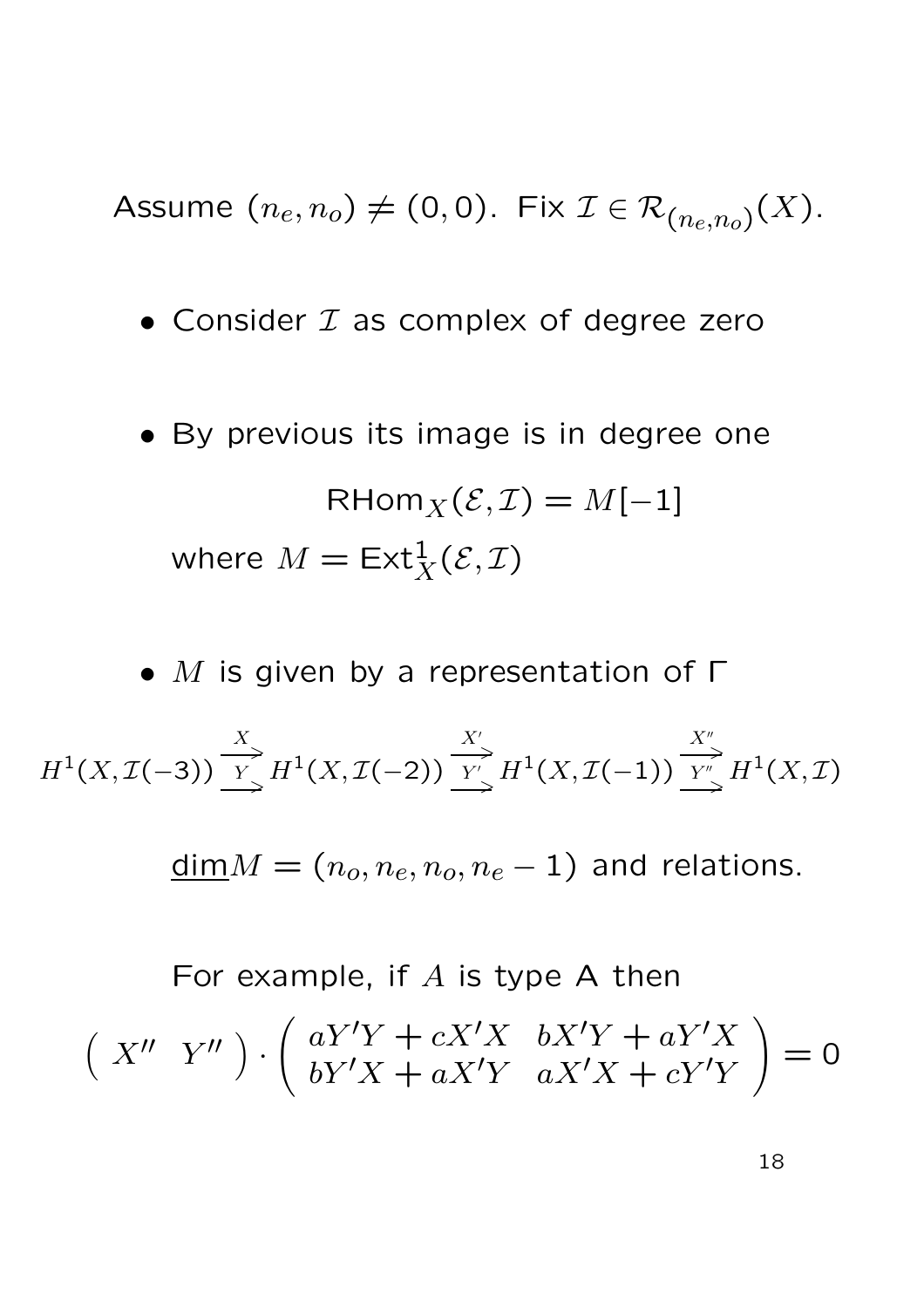How is " $I$  is line bundle" translated?

• Let P be point module,  $P = \pi P$ . Cohomology groups given by

|                                                        |  |  | $\vert \ldots -5$ $-4$ $-3$ $-2$ $-1$ 0 1 |  |  |
|--------------------------------------------------------|--|--|-------------------------------------------|--|--|
| $\dim_k H^0(X,\mathcal{P}(l))   \ldots$ 1 1 1 1 1 1 1  |  |  |                                           |  |  |
| $\dim_k H^1(X, \mathcal{P}(l))   \ldots$ 0 0 0 0 0 0 0 |  |  |                                           |  |  |
| $\dim_k H^2(X, \mathcal{P}(l))   \ldots$ 0 0 0 0 0 0 0 |  |  |                                           |  |  |

 $P$  determines the representation of  $\Gamma$ 

$$
k \xrightarrow{\alpha_{-3}} k \xrightarrow{\alpha_{-2}} k \xrightarrow{\alpha_{-1}} k
$$
  

$$
\xrightarrow{\beta_{-3}} k \xrightarrow{\beta_{-2}} k \xrightarrow{\alpha_{-1}} k
$$

where  $p = ((\alpha_0, \beta_0), (\alpha_1, \beta_1)) \in E$  $\sigma^i p = ((\alpha_i, \beta_i), (\alpha_{i+1}, \beta_{i+1}))$ 

•  $\mathcal I$  is line bundle means  $\mathsf{Ext}^1_X(\mathcal P,\mathcal I)=0$  $0 = \text{Ext}^1_X(\mathcal{P}, \mathcal{I}) = H^0(\text{RHom}_X(\mathcal{P}, \mathcal{I}[1]))$  $\cong H^0(\mathsf{RHom}_{\Gamma}(p,M))$  $=$  Hom<sub>Γ</sub> $(p, M)$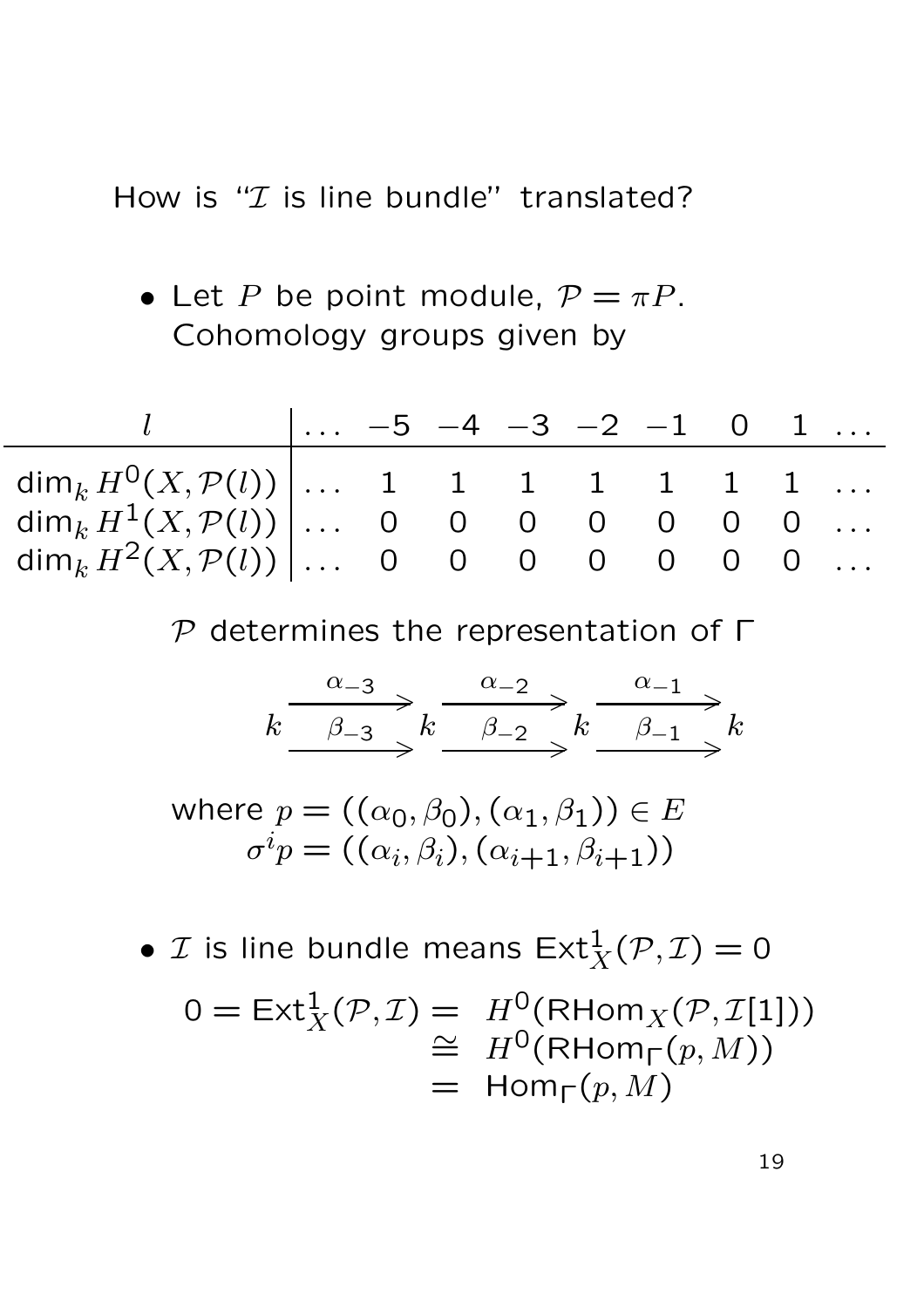• Trivially,

$$
\text{Hom}_{\Delta}(M, p) = H^{0}(\text{RHom}_{\Gamma}(M, p))
$$
  
=  $H^{0}(\text{RHom}_{X}(\mathcal{I}[1], \mathcal{P})) = 0$ 

 $\bullet$  These properties characterize  $M$ .

#### Theorem.

Let A be elliptic cubic and  $o(\sigma) = \infty$ . Then equivalence

$$
\mathcal{R}_{(n_e, n_o)}(X) \xrightarrow[\text{Tor}_1^{\Gamma(-, \mathcal{E})} C_{(n_e, n_o)}(\Gamma)
$$

where

 $\mathcal{C}_{(n_e,n_o)}(\mathsf{\Gamma}) = \{M\in\mathsf{mod}(\mathsf{\Gamma})\ |\ \underline{\mathsf{dim}} M = (n_o,n_e,n_o,n_e{-}1) \}$  $\text{Hom}_{\Gamma}(M, p) = \text{Hom}_{\Gamma}(p, M) = 0 \,\forall p \in E$ 

 $\bullet$  Problem:  $\mathcal{C}_{(n_e,n_o)}(\mathsf{\Gamma})$  not easy to handle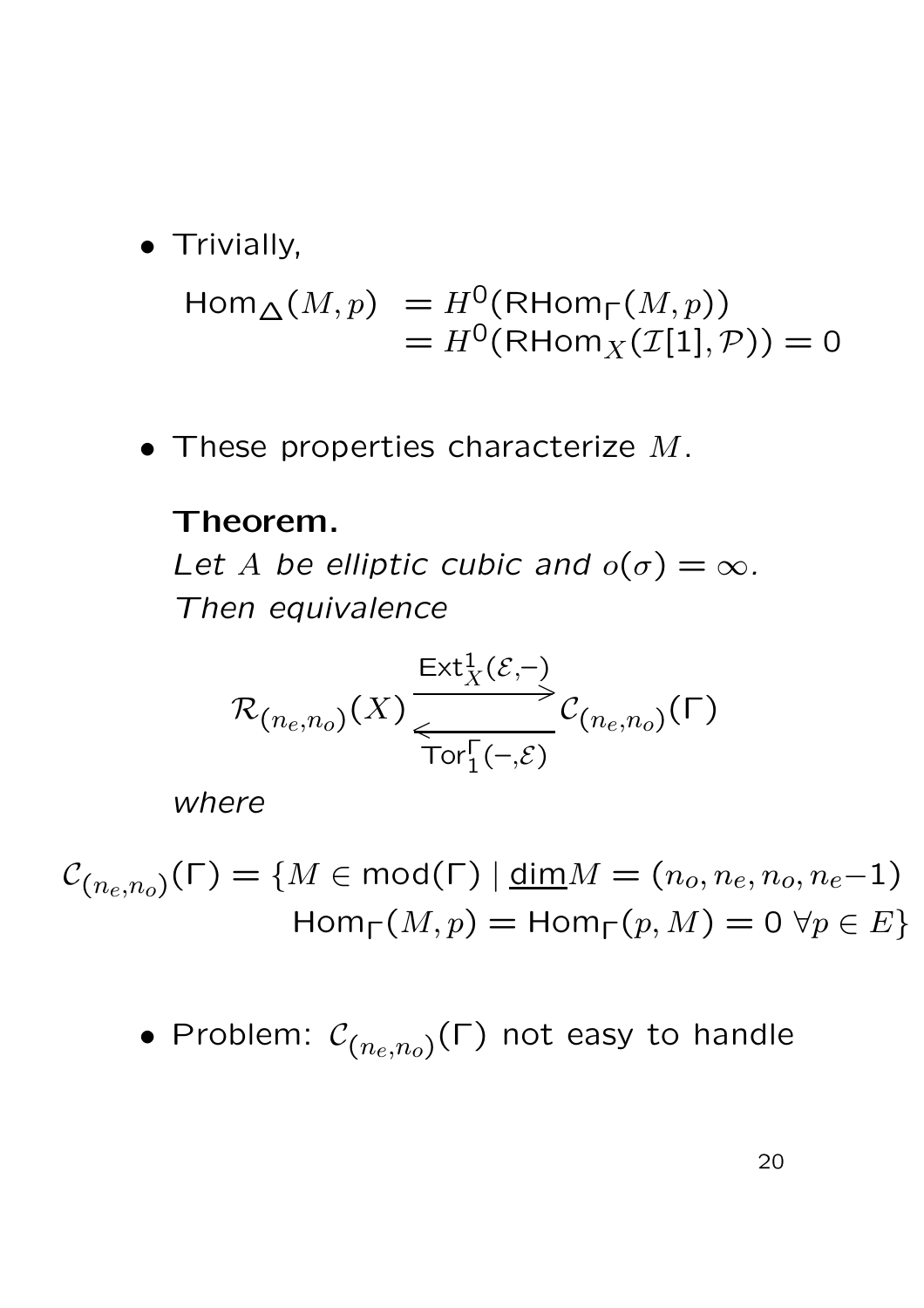Pick up another idea of Le Bruyn.

$$
\mathcal{I} \in \mathcal{R}_{(n_e, n_o)}(X) \text{ is determined by both}
$$
\n
$$
H^1(X, \mathcal{I}(-3)) \xrightarrow{\frac{X}{Y}} H^1(X, \mathcal{I}(-2)) \xrightarrow{\frac{X'}{Y'}} H^1(X, \mathcal{I}(-1)) \xrightarrow{\frac{X''}{Y''}} H^1(X, \mathcal{I})
$$

 $H^1(X, \mathcal{I}(-4))$  $\stackrel{'}{\longrightarrow}$  $\overline{Y}$   $H^1(X, \mathcal{I}(-3))$  $\overset{X}{\longrightarrow}$  $\overline{Y} H^1(X, \mathcal{I}(-2))$  $\overset{X'}{\longrightarrow}$  $Y'$  $\sum_{\rightarrow}^{\infty} H^1(X, \mathcal{I}(-1))$ 

So  $\mathcal I$  is actually determined by repr.  $M^0$ 

$$
H^1(X, \mathcal{I}(-3)) \xrightarrow[\text{ }]{X} H^1(X, \mathcal{I}(-2)) \xrightarrow[\text{ }]{X'} H^1(X, \mathcal{I}(-1))
$$

of the full subquiver  $Γ^0$  of  $Γ$ 

$$
-3 \xrightarrow{X_{-3}} -2 \xrightarrow{X_{-2}} -1
$$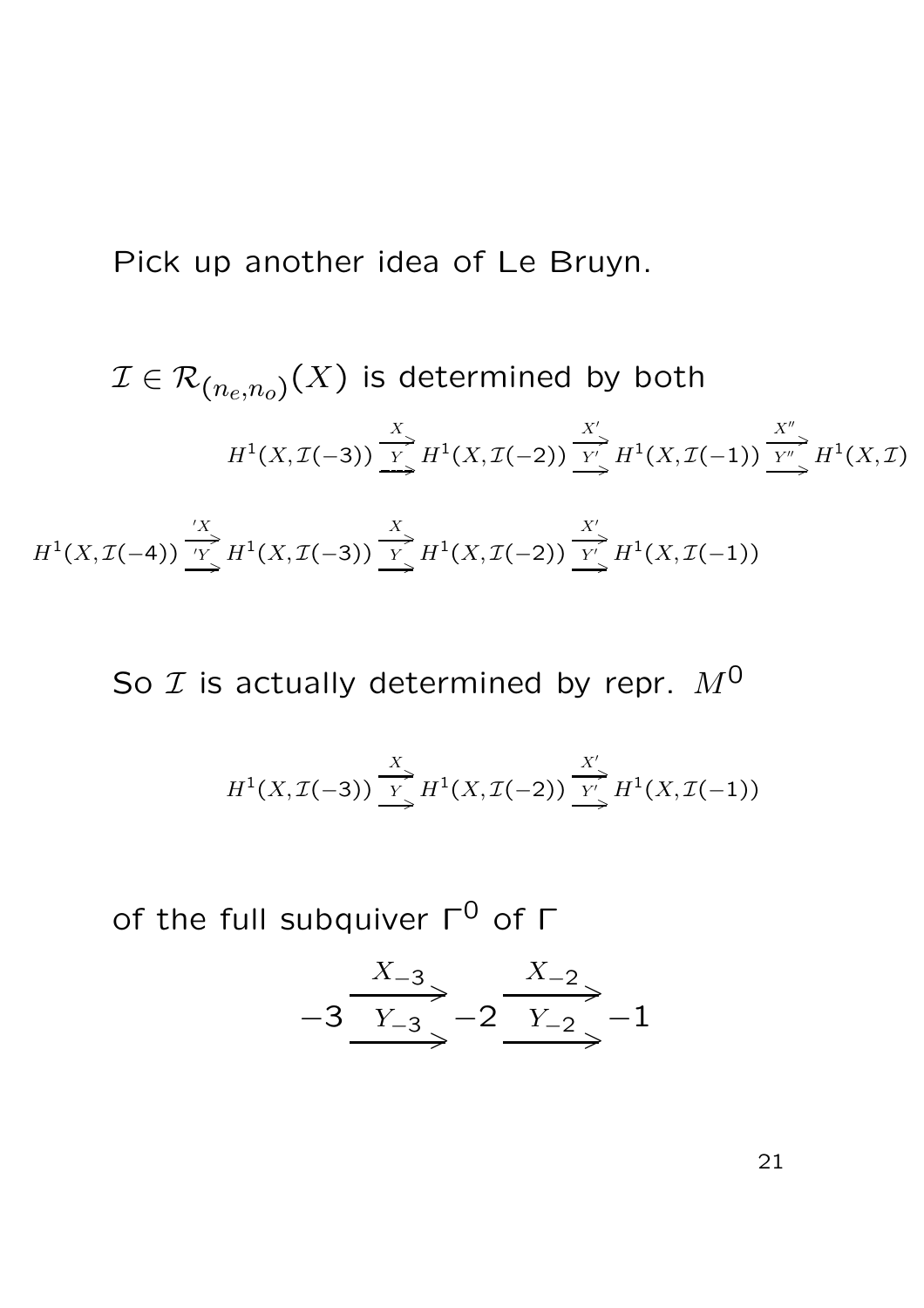Characterizing properties of  $M^{0}$ ?

• As  $M^0$  is the restriction of M: certain rank condition involving  $X, Y, X', Y'$ 

For example, if  $A$  is type A then

$$
\begin{pmatrix} X'' & Y'' \end{pmatrix} \cdot \begin{pmatrix} aY'Y + cX'X & bX'Y + aY'X \\ bY'X + aX'Y & aX'X + cY'Y \end{pmatrix} = 0
$$

yields

$$
\operatorname{rank}\left(\begin{array}{cc} aY'Y + cX'X & bX'Y + aY'X\\ bY'X + aX'Y & aX'X + cY'Y\end{array}\right)
$$
  
\n
$$
\leq \operatorname{dim}\operatorname{ker}\left(\begin{array}{cc} X'' & Y''\end{array}\right) = 2n_o - (n_e - 1)
$$

• 
$$
M^0
$$
 is  $\theta$ -stable for  $\theta = (-1, 0, 1)$ .  
Indeed:

$$
\forall \mathcal{I} \in \mathcal{R}_{(n_e, n_o)}(X) : \exists v \in A_2 : \text{Hom}_X(\mathcal{I}, \pi(A/vA)) = 0
$$

$$
\Rightarrow \text{Hom}_{\Gamma^0}(M^0, Q^0) = 0
$$

$$
\Rightarrow M^0 \perp Q^0
$$

for some representation  $Q^0 \in \text{mod}(\Gamma^0)$ .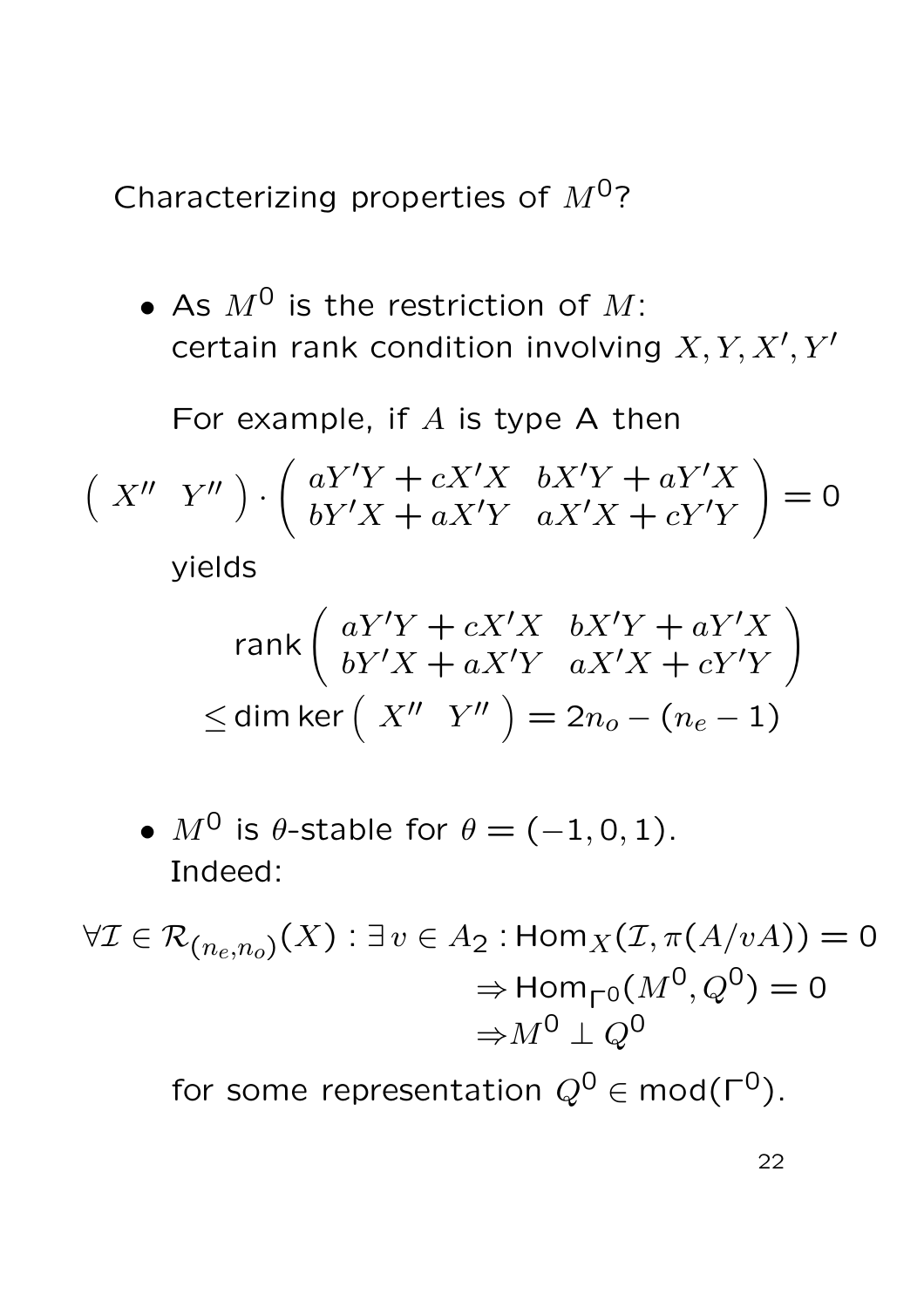• These properties characterize  $M^0$ for  $(n_e, n_o) \neq (1, 1)$ 

#### Theorem.

Let A be elliptic cubic and  $o(\sigma) = \infty$ . Then equivalence

$$
C_{(n_e, n_o)}(\Gamma) \frac{\text{Res}}{\text{Ind}} \mathcal{D}_{(n_e, n_o)}(\Gamma^0)
$$

where

$$
\mathcal{D}_{(n_e,n_o)}(\Gamma^0) = \{ F \in \text{mod}(\Gamma^0) \mid \underline{\text{dim}}F = (n_o, n_e, n_o),
$$
  
*F* is *θ*-stable, dim<sub>k</sub>(Ind *F*)<sub>0</sub>  $\geq n_e - 1 \}$ 

• Put 
$$
\alpha = (n_o, n_e, n_o)
$$
 and

 $D_{(n_e,n_o)}:=\{F\in\mathsf{Rep}_{\alpha}(\mathsf{\Gamma}^{\mathsf{O}})\mid F\in\mathcal{D}_{(n_e,n_o)}(\mathsf{\Gamma}^{\mathsf{O}})\}/\hspace{-0.1cm}\mathsf{GI_{\alpha}}(k)$ Locally closed follows. Smooth of dimension  $2(n_e - (n_e - n_o)^2)$  is proved.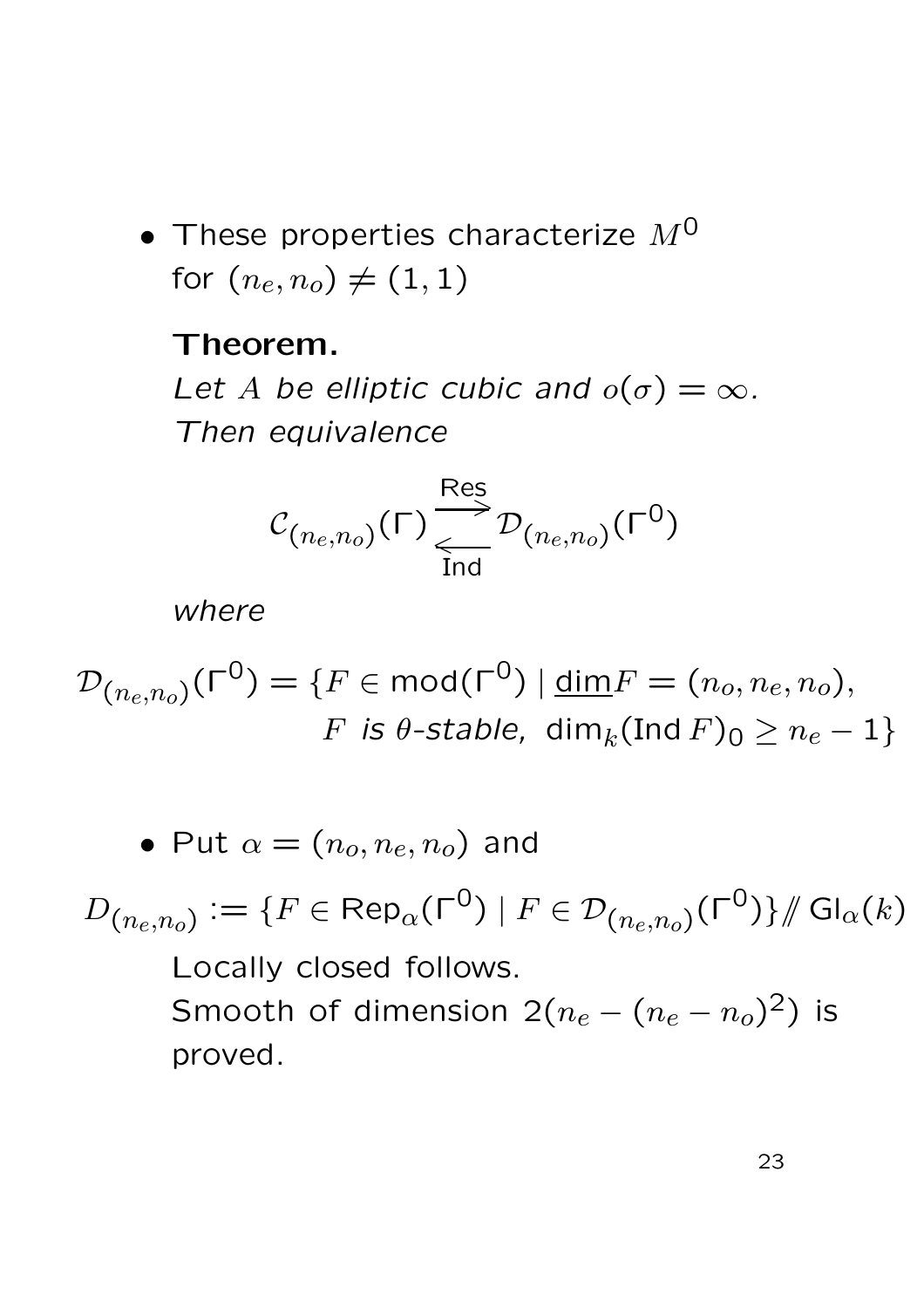## 5. Generic type A

Assume A is generic type A.  $\amalg_{(n_e,n_o)}\mathcal{R}_{(n_e,n_o)}(X)$  equivalent to

 ${M \in \text{coh}(X) \mid i^* \mathcal{M} \text{ is line bundle on } E \text{ deg. zero}}$ 

By picking a suitable line bundle  $V$  on  $E$ 

$$
\forall \mathcal{I} \in \mathcal{R}_{(n_e, n_o)}(X) : \mathsf{RHom}_E(i^* \mathcal{I}, \mathcal{V}) = 0
$$

$$
\Rightarrow \mathsf{RHom}_X(\mathcal{I}, i_* \mathcal{V}) = 0
$$

$$
\Rightarrow \mathsf{RHom}_{\mathsf{F}^0}(M^0, V^0) = 0
$$

$$
\Rightarrow M^0 \perp V^0
$$

for some representation  $V^0 \in \mathsf{mod}(\mathsf{\Gamma}^0).$ Leads to

 $\mathcal{D}_{(n_e,n_o)}(\mathsf{\Gamma}^0) = \{F\in\mathsf{mod}(\mathsf{\Gamma}^0)\ |\ \underline{\mathsf{dim}} F = (n_o,n_e,n_o),$  $F\perp V^{\mathsf{O}},\operatorname{\mathsf{dim}}\nolimits_k(\operatorname{Ind}\nolimits F)_{\mathsf{O}}\geq n_e-1\}$ As  $\{F\in\mathsf{Rep}_{\alpha}(\mathsf{\Gamma}^\mathsf{O}) \mid F\perp V^\mathsf{O}\}$  is affine we deduce  $D_{\left(n_e,n_o\right)}$  is also affine.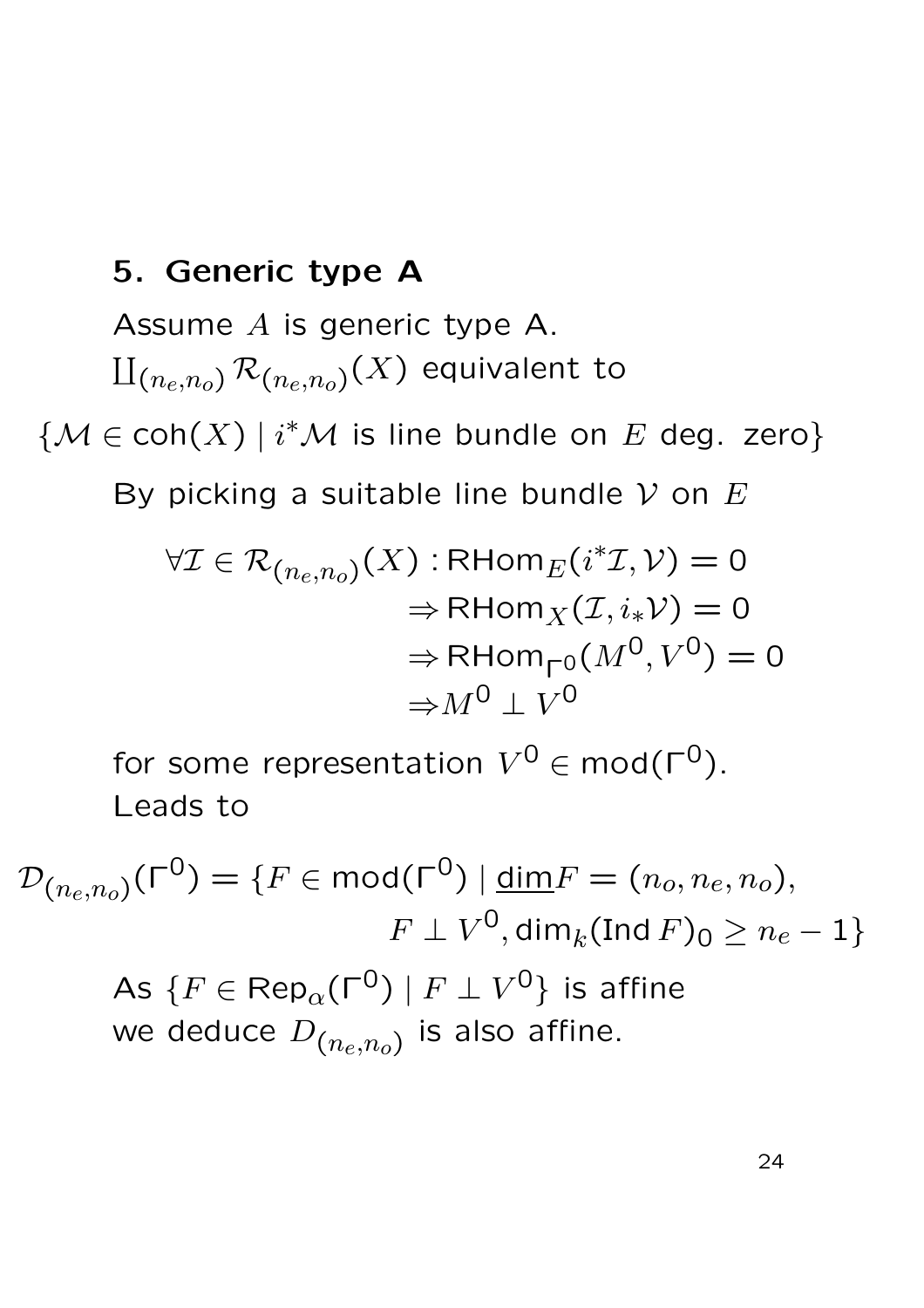#### 6. The enveloping algebra

Assume  $A = H_c$  is the enveloping algebra

$$
H_c = k \langle x, y, z \rangle / (yz - zy, xz - zx, xy - yx - z)
$$
  
=  $k \langle x, y \rangle / ([y, [y, x]], [x, [x, y]])$ 

Work with  $E_{\sf red}=D$ , the diagonal on  $\mathbb{P}^1\times \mathbb{P}^1.$  $\amalg_{(n_e,n_o)} \mathcal{R}_{(n_e,n_o)}(X)$  equivalent to

 ${M \in \text{coh}(X) | i^*\mathcal{M}}$  line bundle on  $D$  deg. zero}  $=\mathcal{M}\in \mathsf{coh}(X)\mid i^*\mathcal{M}\cong \mathcal{O}_D\}$ 

Translates into

$$
\forall \mathcal{I} \in \mathcal{R}_{(n_e, n_o)}(X) : \text{Hom}_X(\mathcal{I}, \pi(A/zA)) = 0
$$

$$
\Rightarrow \text{Hom}_{\Gamma^0}(M^0, Q^0) = 0
$$

$$
\Rightarrow M^0 \perp Q^0
$$

Leads to

$$
\mathcal{D}_{(n_e,n_o)}(\Gamma^0) = \{F \in \text{mod}(\Gamma^0) \mid \underline{\text{dim}}F = (n_o, n_e, n_o),
$$

$$
F \perp Q^0, \underline{\text{dim}}_k(\text{Ind } F)_0 \ge n_e - 1\}
$$

Thus  $D_{(n_e,n_o)}$  is affine.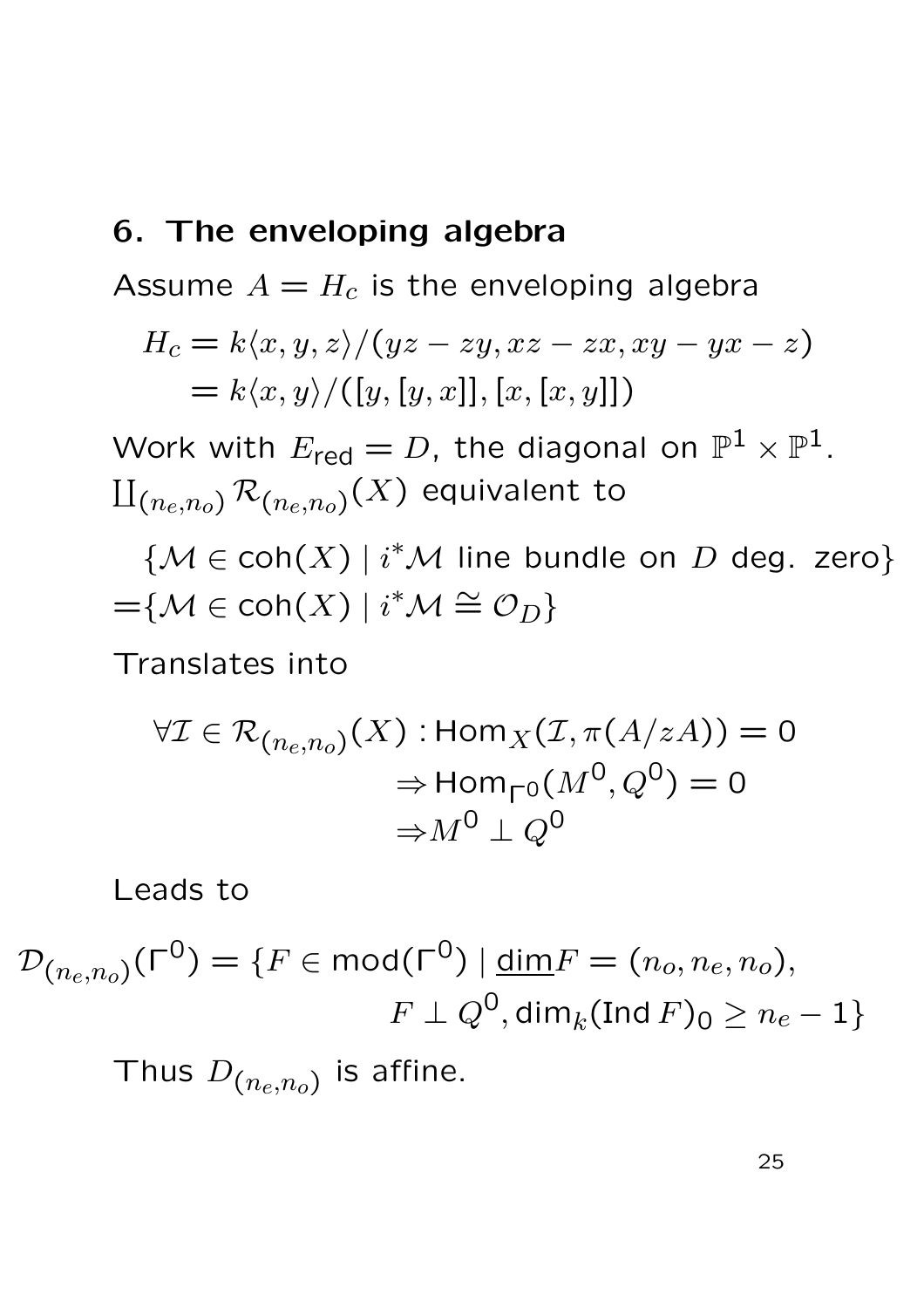We now simplify this expression. Let  $F \in \text{Rep}_{\alpha}(\Gamma^0)$  i.e.



•  $F \perp Q^0$  means  $Y'X - X'Y$  is an isomorphism Defining

$$
\begin{cases} \mathbb{X} = X \\ \mathbb{Y} = Y \end{cases} \text{ and } \begin{cases} \mathbb{X}' = (Y'X - X'Y)^{-1}X' \\ \mathbb{Y}' = (Y'X - X'Y)^{-1}Y' \end{cases}
$$

this means  $\mathbb{Y} \mathbb{X}' - \mathbb{X}' \mathbb{Y}' = \mathbb{I}$ 

• dim<sub>k</sub>(Ind  $F$ )<sub>0</sub>  $\geq n_e - 1$  means

$$
\operatorname{rank}\left(\begin{array}{cc} Y'Y & X'Y - 2Y'X \\ Y'X - 2X'Y & X'X \end{array}\right) \le 2n_o - (n_e - 1)
$$

which means rank( $\mathbb{Y} \mathbb{X}' - \mathbb{X} \mathbb{Y}' - \mathbb{I}$ )  $\leq 1$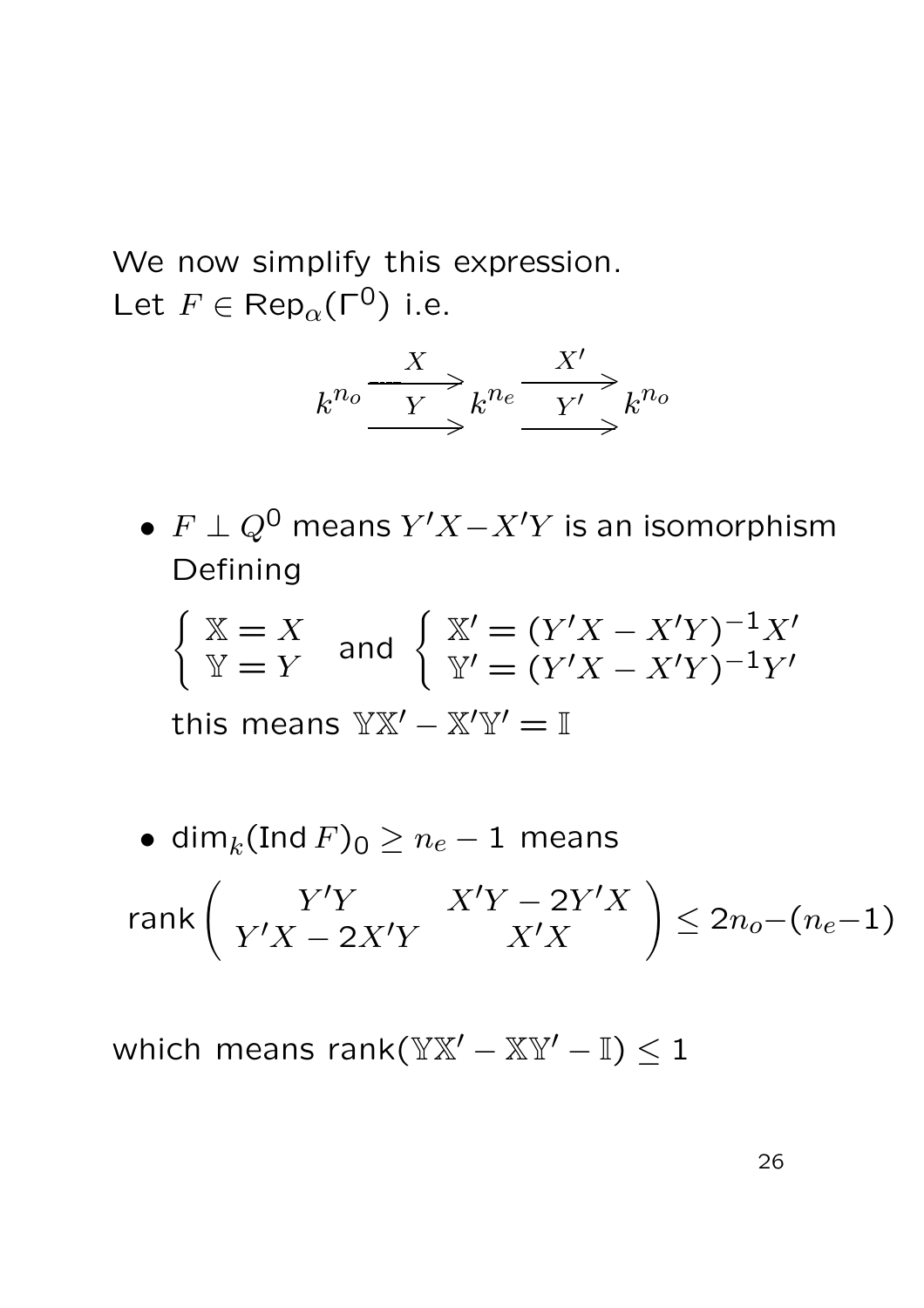## 7. Hilbert series of ideals

A is three-dimensional Artin-Schelter algebra.

## Question.

If  $I = \bigoplus_{n} I_n \in \text{grmod}(A)$  is a graded right ideal, how does  $h_I(t)=\sum_n{\mathsf{dim}_k}\,I_nt^n$  look like?

• Macaulay (1927): for  $A = k[x, y, z]$ Restrict to pd  $I \leq 1$ .

$$
m\mapsto \mathsf{dim}_{k}\, A_m-\mathsf{dim}_{k}\, I_m
$$

is linear in m, i.e.  $\exists ! d \in \mathbb{Z}$  s.t.

dim $_k A_m -$ dim $_k I(d)_m = n$  for  $m \gg 0$ for some integer  $n$ .

In terms of formal power series

$$
h_{I(d)}(t) = h_{k[x,y,z]}(t) - \frac{s(t)}{1-t}
$$

$$
= \frac{1}{(1-t)^3} - \frac{s(t)}{1-t}
$$

for some  $s(t) \in \mathbb{Z}[t, t^{-1}]$  with  $s(1) = n$ .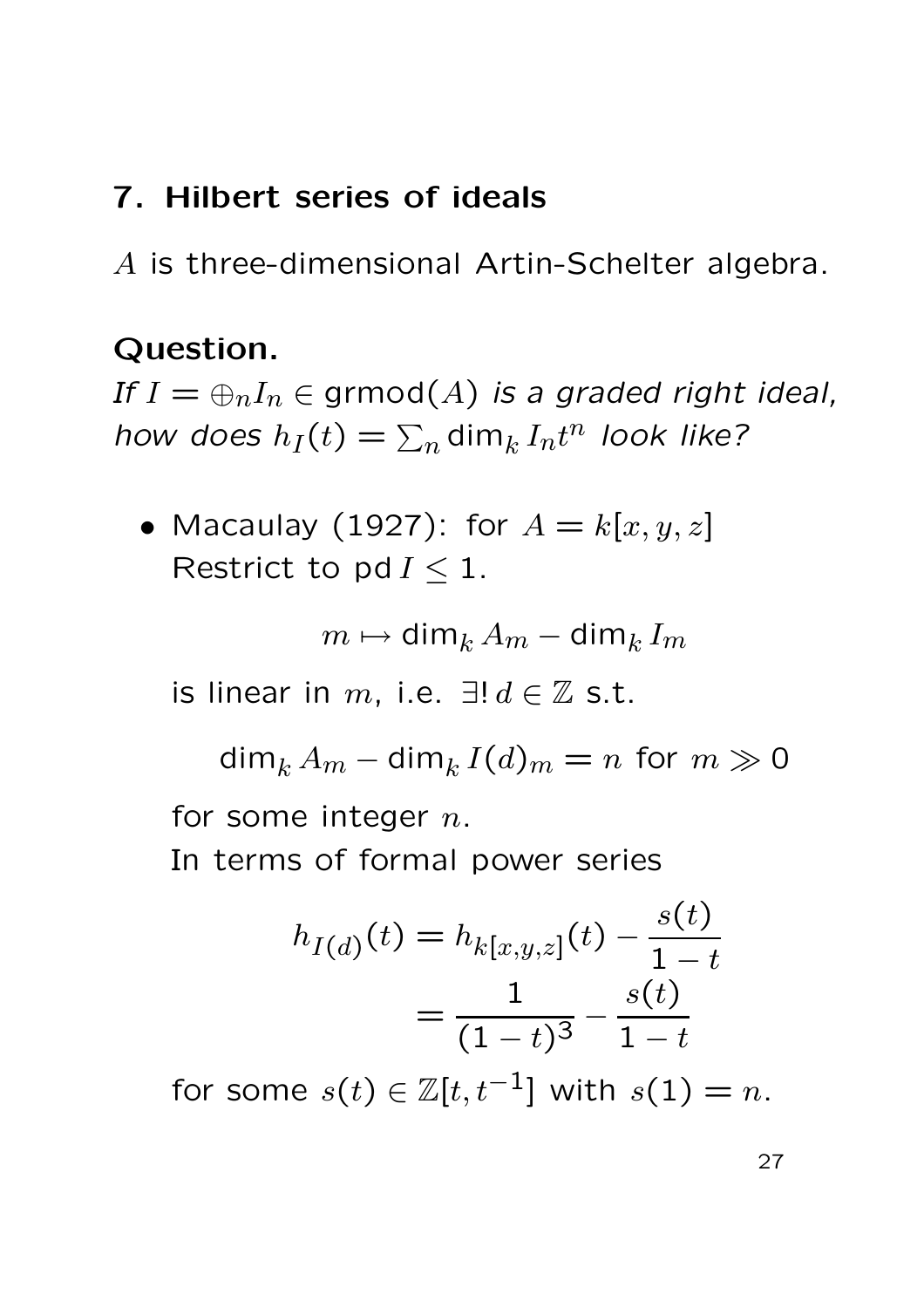Turns out  $s(t)$  is a Castelnuovo polynomial  $s(t) = 1 + 2t + 3t^2 + \cdots + ut^{u-1} + s_u t^u + \cdots + s_v t^v$  $u \geq s_u \geq \ldots \geq s_v \geq 0$ 

for some integers  $u, v \geq 0$ .  $s(1) = n \ge 0.$ 

Visualized in form of a stair Example:



Answer (commutative case).

 $h(t)\,\in\, \mathbb Z((t))$  is of the form  $h_{I(d)}(t)$  for some graded ideal I with pd  $I < 1$  if and only if

$$
h(t) = \frac{1}{(1-t)^3} - \frac{s(t)}{1-t}
$$

for some Castelnuovo polynomial  $s(t)$ .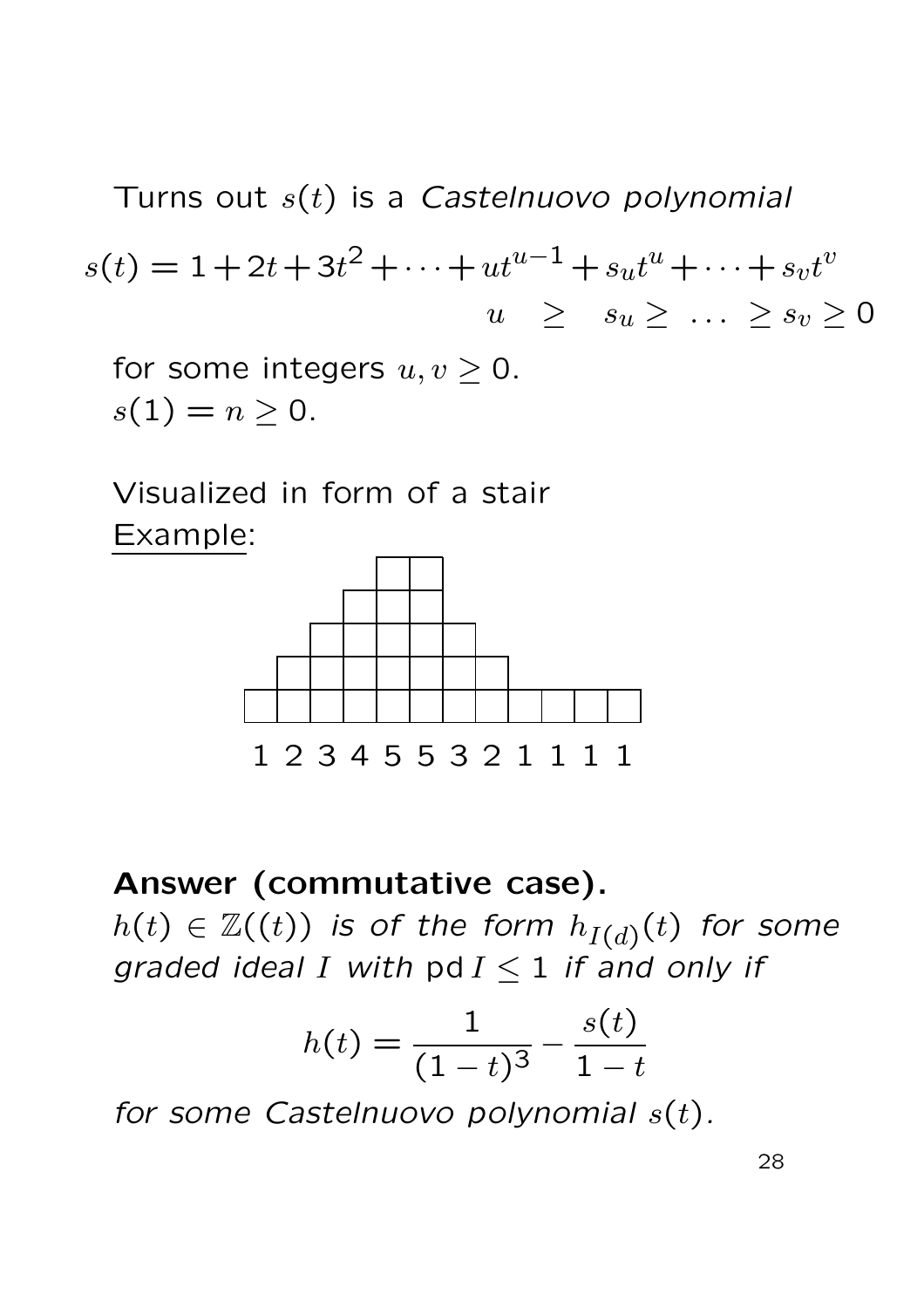• Van den Bergh and De Naeghel (2004):

## Answer (quadratic case).

Let A be quadratic Artin-Schelter algebra.  $h(t)\ \in\ \mathbb{Z}((t))$  is of the form  $h_{I(d)}(t)$  for some graded right ideal I with pd  $I \leq 1$ iff

$$
h(t) = \frac{1}{(1-t)^3} - \frac{s(t)}{1-t}
$$

for some Castelnuovo polynomial  $s(t)$ .

If in addition A is elliptic and  $o(\sigma) = \infty$ then I may be chosen reflexive.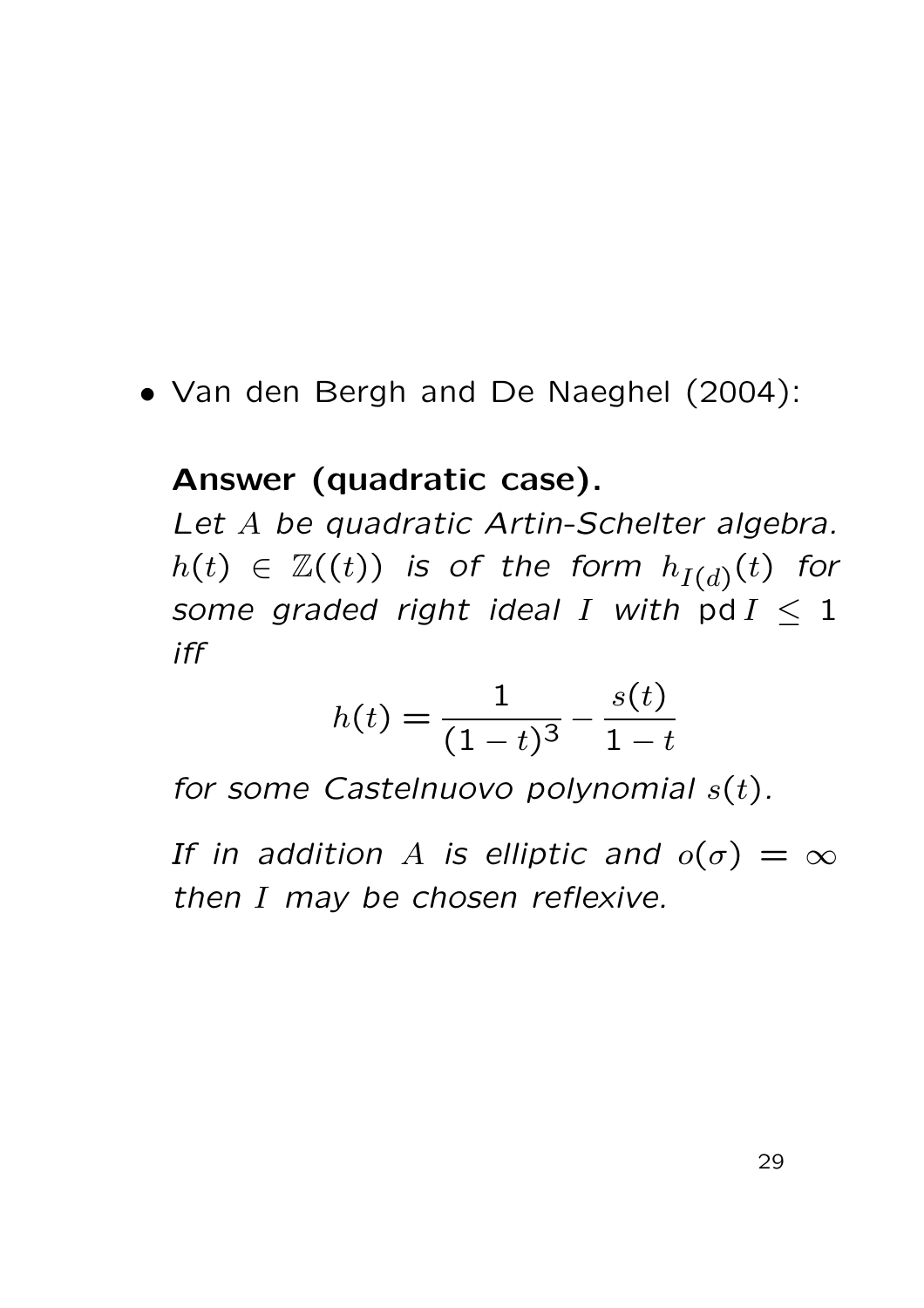• What is the answer for cubic A?

As indicated above:  $\exists ! d \in \mathbb{Z}$  s.t.

dim $_k A_m -$ dim $_k I(d)_m =$  $\int n_e$  for  $m \gg 0$  even  $n_o$  for  $m \gg 0$  odd for some integers  $n_e, n_o > 0$ .

In terms of formal power series

$$
h_I(t) = \frac{1}{(1-t)^2(1-t^2)} - \frac{s(t)}{1-t^2}
$$

for some  $s(t)=\sum_i s_i t^i\in \mathbb{Z}[t,t^{-1}]$ with  $\sum_i s_{2i} = n_e$  and  $\sum_i s_{2i+1} = n_o$ .

## Answer (cubic case).

Let A be cubic Artin-Schelter algebra.  $h(t)\ \in\ \mathbb{Z}((t))$  is of the form  $h_{I(d)}(t)$  for some graded right ideal I with  $\overrightarrow{p}dI < 1$ iff

$$
h(t) = \frac{1}{(1-t)^2(1-t^2)} - \frac{s(t)}{1-t^2}
$$

for some Castelnuovo polynomial  $s(t)$ .

If in addition A is elliptic and  $o(\sigma) = \infty$ then I may be chosen reflexive.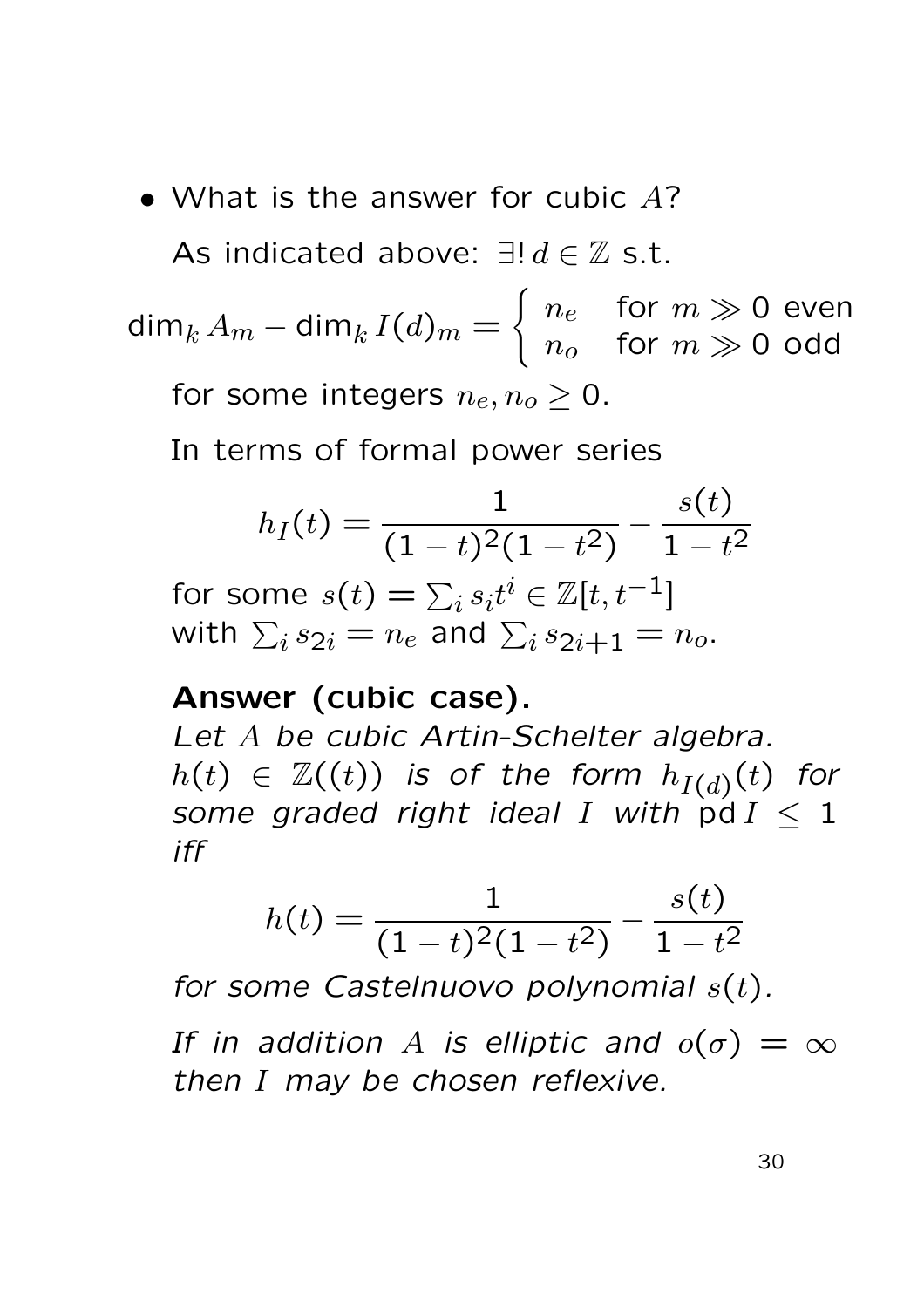

 $\sum_i s_{2i} = 14$  even weight  $\sum_i s_{2i+1} = 15$  odd weight.

As a consequence, for all integers  $n_e, n_o$ 

 $\mathcal{R}_{(n_{e},n_{o})}(X)\neq\emptyset\Leftrightarrow~\exists$  Castelnuovo polynomial  $s(t)$ with even weight  $n_e$  and odd weight  $n_o$ 

But recall

$$
\mathcal{R}_{(n_e,n_o)}(X) \neq \emptyset \Rightarrow (n_e,n_o) \in N
$$

where

$$
N = \{(n_e, n_o) \in \mathbb{N}^2 \mid n_e - (n_e - n_o)^2 \ge 0\}
$$

For  $(n_e, n_o) \in N$  easy to construct  $s(t)$ , hence

$$
\mathcal{R}_{(n_e,n_o)}(X) \neq \emptyset \Leftrightarrow (n_e,n_o) \in N
$$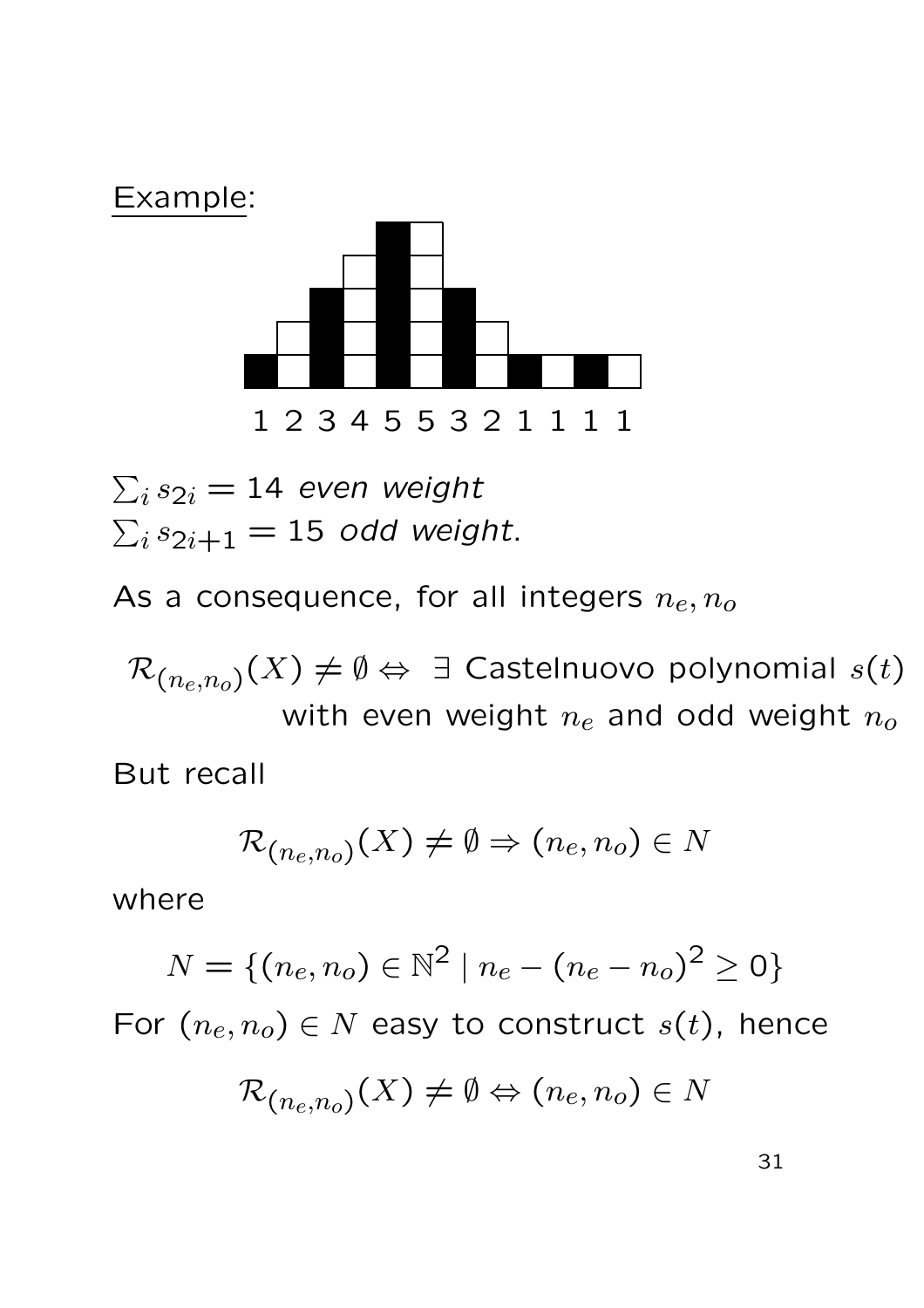We end with combinatorical by-product.

Shift rows of  $s(t)$  to left



For any partition  $\lambda$ , put draughts colouring. Number of  $\blacksquare$  is called even weight of  $\lambda$ Number of  $\Box$  is called odd weight of  $\lambda$ 

Bijection between

{Castelnuovo polynomials

with even weight  $n_e$  and odd weight  $n_o$ } and

{partitions in distinct parts

with even weight  $n_e$  and odd weight  $n_o$ }